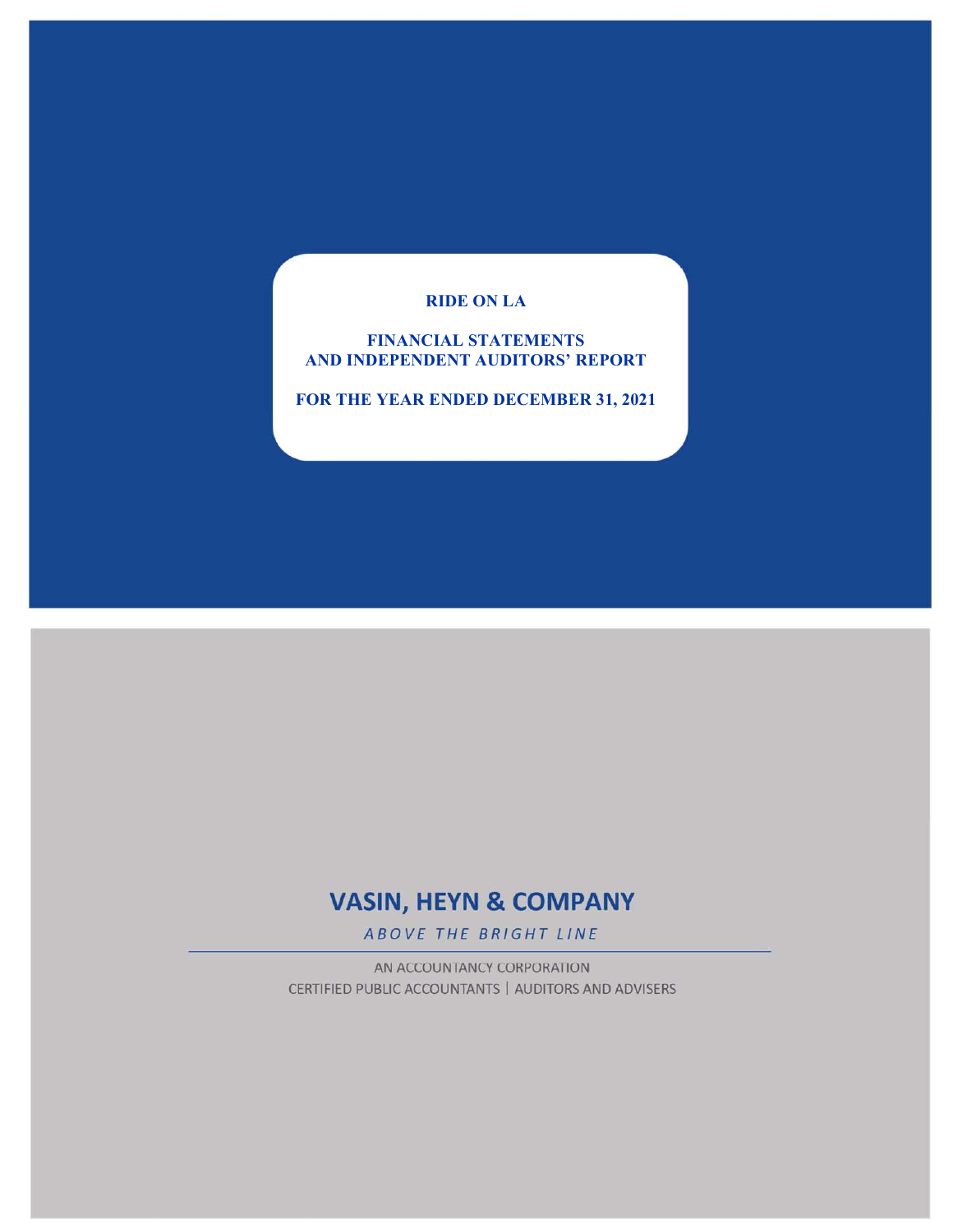

# RIDE ON LA (A California Non-Profit Corporation) TABLE OF CONTENTS

| <b>INDEPENDENT AUDITORS' REPORT</b>                  |                  |
|------------------------------------------------------|------------------|
| <b>STATEMENT OF FINANCIAL POSITION</b>               | $\boldsymbol{4}$ |
| <b>COMPARATIVE STATEMENTS OF ACTIVITIES</b>          | 5                |
| <b>COMPARATIVE STATEMENTS OF FUNCTIONAL EXPENSES</b> | 6                |
| <b>STATEMENT OF CASH FLOWS</b>                       | 7                |
| <b>NOTES TO FINANCIAL STATEMENTS</b>                 | 8                |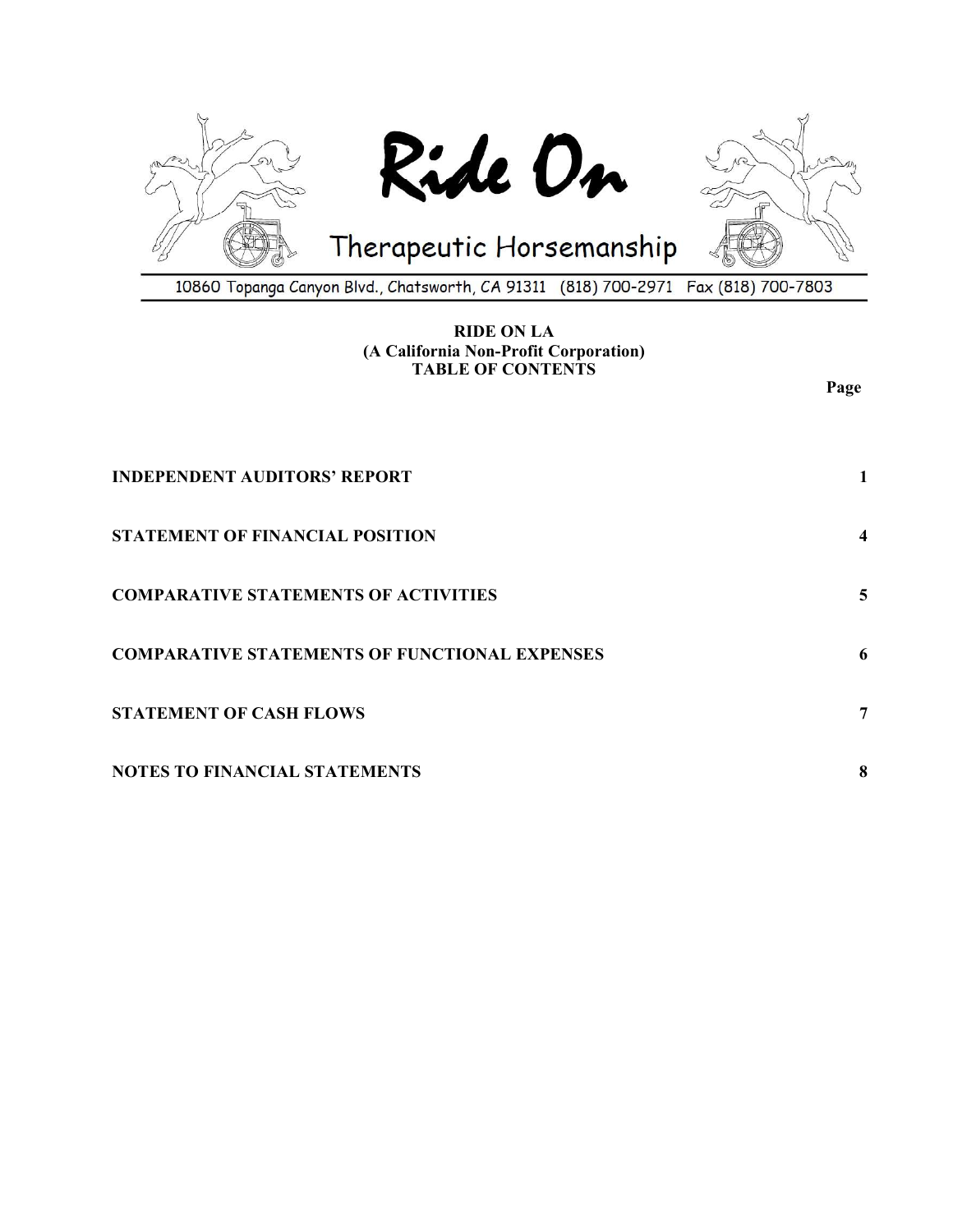# **VASIN, HEYN & COMPANY** ABOVE THE BRIGHT LINE

AN ACCOUNTANCY CORPORATION CERTIFIED PUBLIC ACCOUNTANTS | AUDITORS AND ADVISERS

# INDEPENDENT AUDITORS' REPORT

To the Board of Directors of Ride On LA (A California Non-Profit Corporation) Chatsworth, California

# Report on the Audit of the Financial Statements

#### **Opinion**

We have audited the accompanying financial statements of Ride On LA (A California Non-Profit Corporation), which comprise the statement of financial position as of December 31, 2021, and the related statements of activities, functional expenses, and cash flows for the year then ended, and the related notes to the financial statements.

In our opinion, the financial statements referred to above present fairly, in all material respects, the financial position of Ride On LA as of December 31, 2021, and the changes in its net assets and its cash flows for the year then ended in accordance with accounting principles generally accepted in the United States of America.

# Basis for Opinion

We conducted our audit in accordance with auditing standards generally accepted in the United States of America. Our responsibilities under those standards are further described in the Auditors' Responsibilities for the Audit of the Financial Statements section of our report. We are required to be independent of Ride On LA and to meet our other ethical responsibilities in accordance with the relevant ethical requirements relating to our audit. We believe that the audit evidence we have obtained is sufficient and appropriate to provide a basis for our audit opinion.

## Responsibilities of Management for the Financial Statements

Management is responsible for the preparation and fair presentation of the financial statements in accordance with accounting principles generally accepted in the United States of America, and for the design, implementation, and maintenance of internal control relevant to the preparation and fair presentation of financial statements that are free from material misstatement, whether due to fraud or error.

In preparing the financial statements, management is required to evaluate whether there are conditions or events, considered in the aggregate, that raise substantial doubt about Ride On LA's ability to continue as a going concern within one year after the date that the financial statements are available to be issued.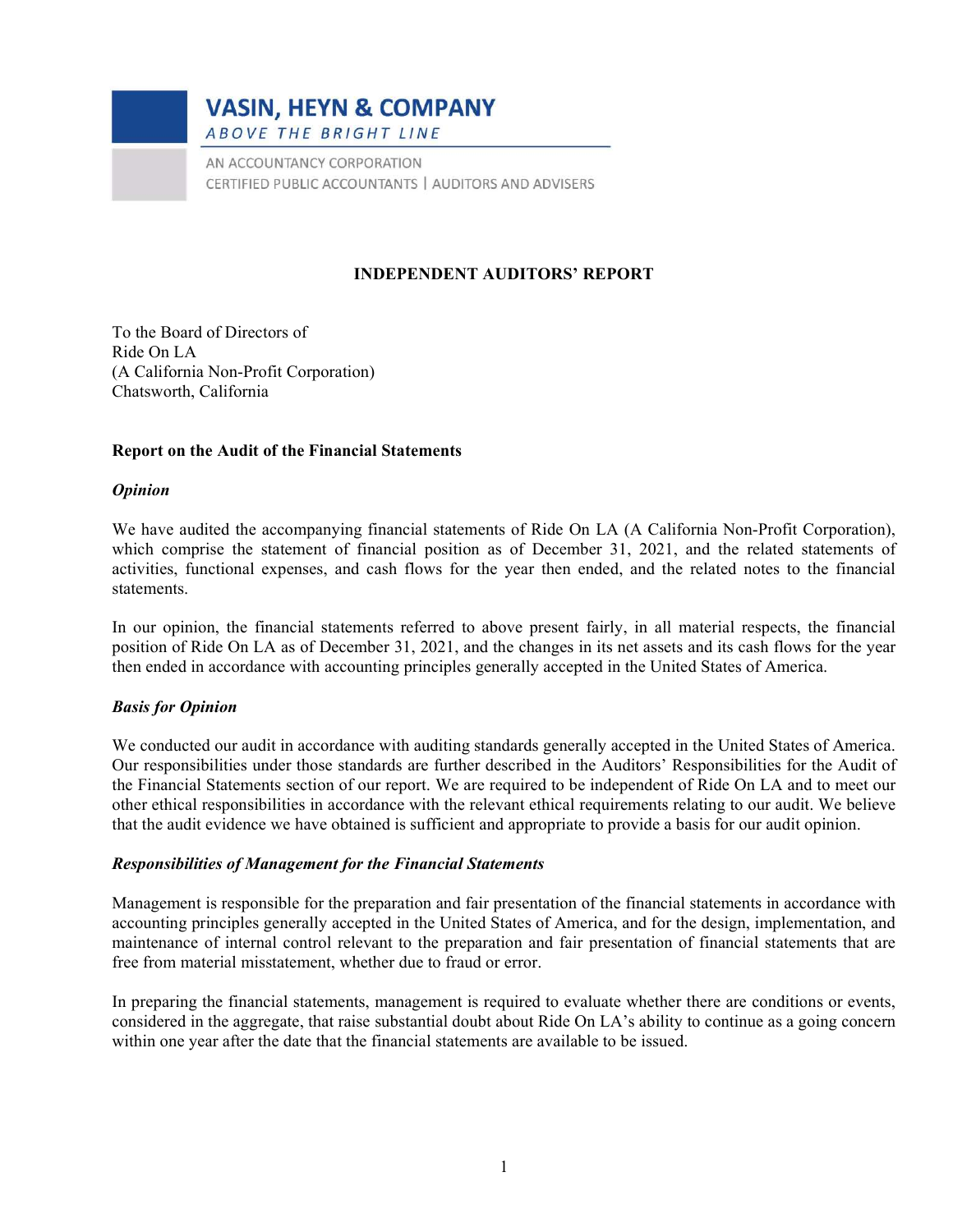# INDEPENDENT AUDITORS REPORT - Continued

# Auditors' Responsibilities for the Audit of the Financial Statements

Our objectives are to obtain reasonable assurance about whether the financial statements as a whole are free from material misstatement, whether due to fraud or error, and to issue an auditor's report that includes our opinion. Reasonable assurance is a high level of assurance but is not absolute assurance and therefore is not a guarantee that an audit conducted in accordance with generally accepted auditing standards will always detect a material misstatement when it exists. The risk of not detecting a material misstatement resulting from fraud is higher than for one resulting from error, as fraud may involve collusion, forgery, intentional omissions, misrepresentations, or the override of internal control. Misstatements, including omissions, are considered material if there is a substantial likelihood that, individually or in the aggregate, they would influence the judgment made by a reasonable user based on the financial statements.

In performing an audit in accordance with generally accepted auditing standards, we:

- Exercise professional judgment and maintain professional skepticism throughout the audit.
- Identify and assess the risks of material misstatement of the financial statements, whether due to fraud or error, and design and perform audit procedures responsive to those risks. Such procedures include examining, on a test basis, evidence regarding the amounts and disclosures in the financial statements.
- Obtain an understanding of internal control relevant to the audit in order to design audit procedures that  $\bullet$ are appropriate in the circumstances, but not for the purpose of expressing an opinion on the effectiveness of Ride On LA's internal control. Accordingly, no such opinion is expressed.
- Evaluate the appropriateness of accounting policies used and the reasonableness of significant accounting estimates made by management, as well as evaluate the overall presentation of the financial statements.
- Conclude whether, in our judgment, there are conditions or events, considered in the aggregate, that raise substantial doubt about Ride On LA's ability to continue as a going concern for a reasonable period of time.

We are required to communicate with those charged with governance regarding, among other matters, the planned scope and timing of the audit, significant audit findings, and certain internal control related matters that we identified during the audit.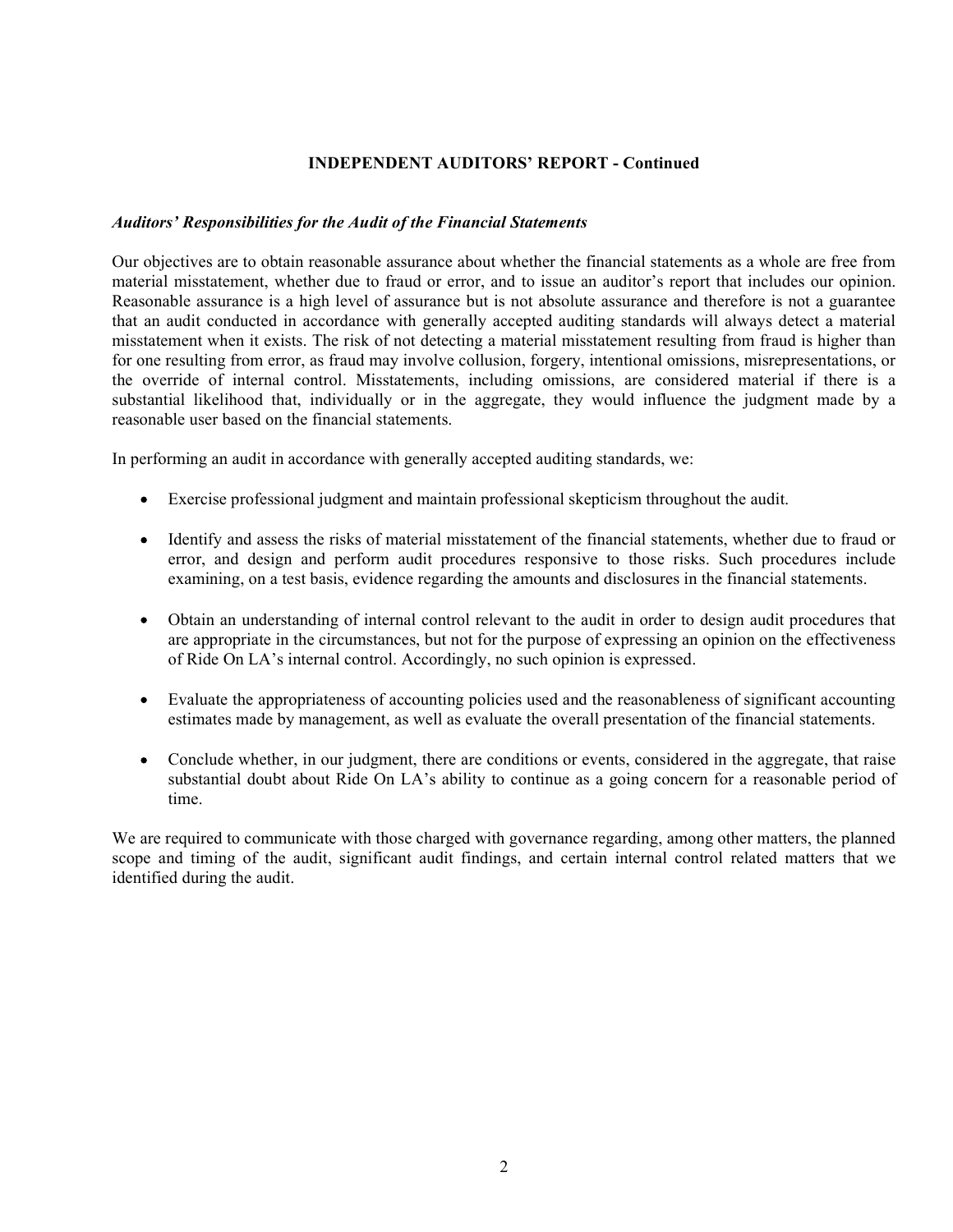#### INDEPENDENT AUDITORS REPORT - Continued

#### Report on Summarized Comparative Information

We previously audited Ride On LA's 2020 financial statements, and we expressed an unmodified opinion on those audited financial statements in our report dated October 19, 2021. In our opinion, the summarized comparative information presented herein as of and for the year ended December 31, 2020, is consistent, in all material respects, with the audited financial statements from which it has been derived.

The summary financial statements do not contain all the disclosures required by accounting principles generally accepted in the United States of America. Reading the summary financial statements, therefore, is not a substitute for reading the audited financial statements of Ride On LA

 $V_{\alpha\cdots\alpha}$  Hayn + 6.

Calabasas, California May 25, 2022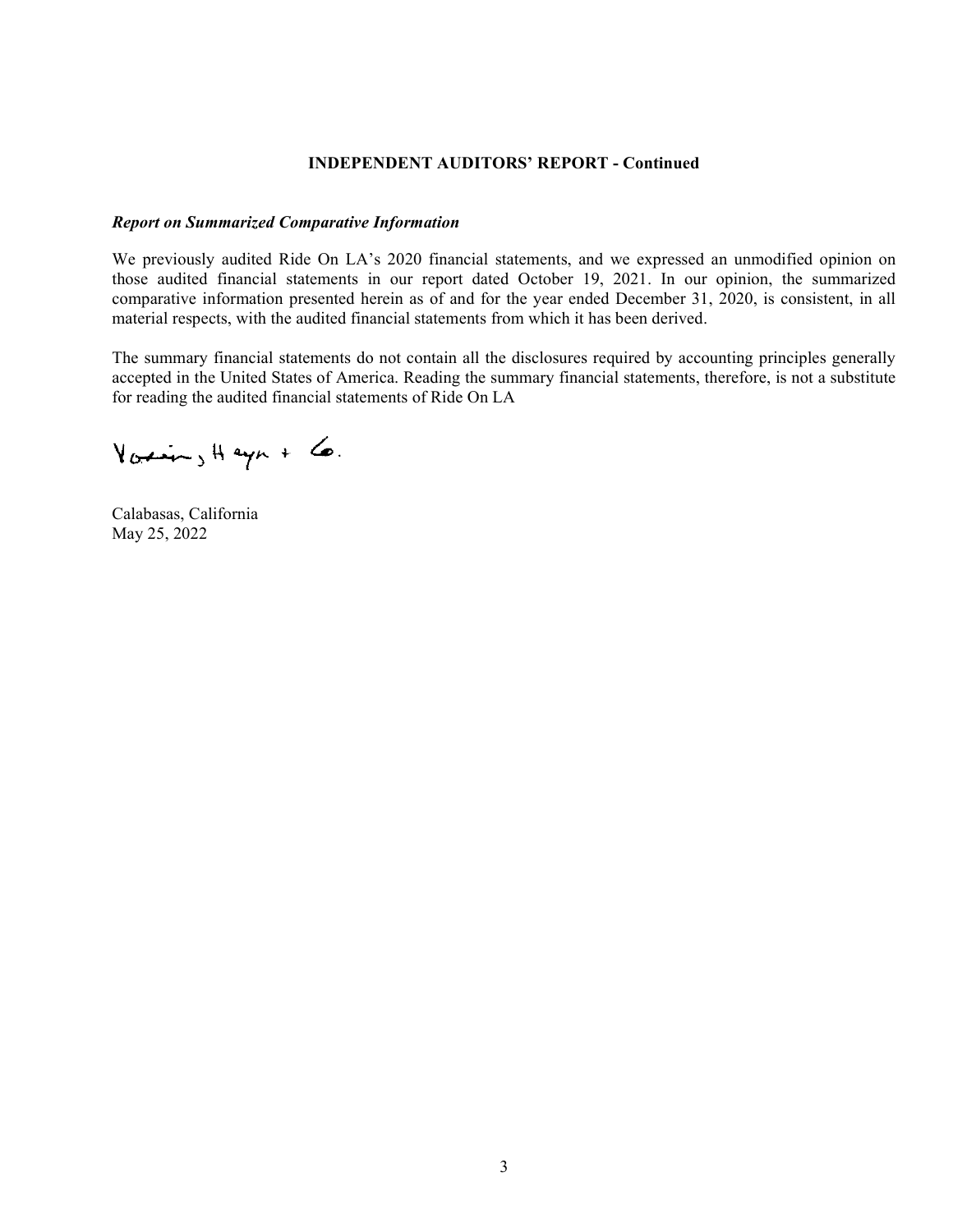#### RIDE ON LA (A California Non-Profit Corporation) STATEMENT OF FINANCIAL POSITION DECEMBER 31, 2021 (WITH COMPARATIVE TOTALS FOR 2020)

|                                                                           | 2021          | 2020          |
|---------------------------------------------------------------------------|---------------|---------------|
| <b>ASSETS</b>                                                             |               |               |
|                                                                           | \$<br>332,612 | \$<br>291,619 |
| Cash and cash equivalents<br>Grants and fees receivable, net of allowance | 12,836        | 70,801        |
| Promises to give, net of allowance                                        | 1,123         | 1,013         |
| Deposits and prepaid expenses                                             |               | 1,220         |
| Property and equipment, net                                               | 3,075,637     | 2,786,923     |
|                                                                           |               |               |
| Total assets                                                              | \$3,422,208   | \$3,151,576   |
| <b>LIABILITIES</b>                                                        |               |               |
| Accounts payable and accrued expenses                                     | \$<br>30,057  | \$<br>18,355  |
| Accrued payroll and related liabilities                                   | 30,266        | 34,035        |
| Deferred revenue                                                          | 27,971        | 19,509        |
| Kubota RTV loan payable                                                   | 14,287        |               |
| Mortgage payable                                                          | 588,844       | 615,542       |
| Paycheck Protection Program Loan                                          |               | 118,730       |
| <b>Total liabilities</b>                                                  | 691,425       | 806,171       |
| <b>COMMITMENTS AND CONTINGENCIES</b>                                      |               |               |
| <b>NET ASSETS</b>                                                         |               |               |
| <b>Without Donor Restrictions:</b>                                        |               |               |
| Designated for operating reserve                                          | 25,000        | 25,000        |
| Undesignated                                                              | 2,663,061     | 2,226,126     |
| <b>With Donor Restrictions</b>                                            | 42,722        | 94,279        |
| Total net assets                                                          | 2,730,783     | 2,345,405     |
| Total liabilities and net assets                                          | \$3,422,208   | \$3,151,576   |

See accompanying auditors' report and notes to financial statements.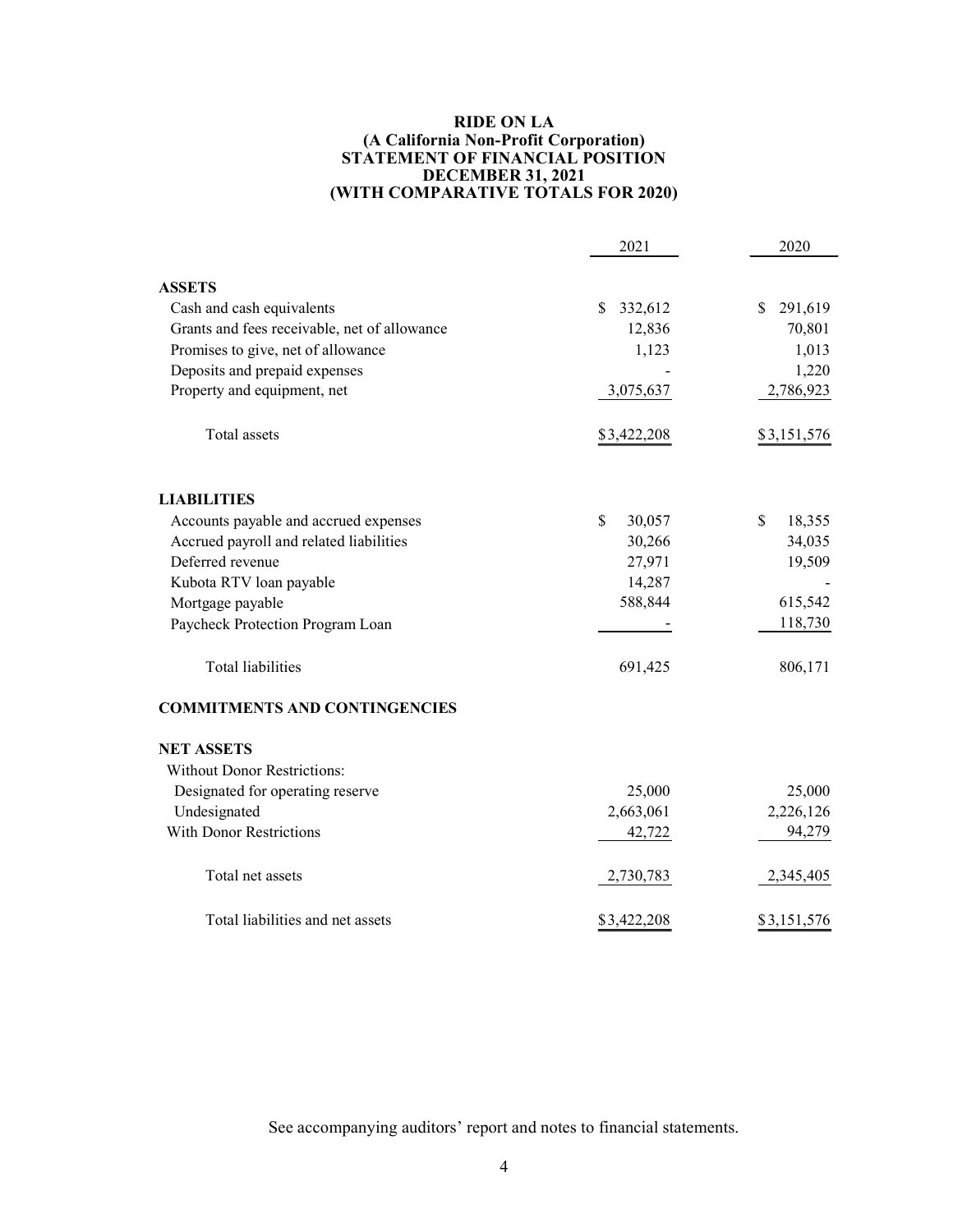|                                                                      |                               | 2021                       |                           |                               | 2020                       |                  |
|----------------------------------------------------------------------|-------------------------------|----------------------------|---------------------------|-------------------------------|----------------------------|------------------|
|                                                                      | Without Donor<br>Restrictions | With Donor<br>Restrictions | Total                     | Without Donor<br>Restrictions | With Donor<br>Restrictions | Total            |
| <b>CTIONS RELEASED</b><br>REVENUE, SUPPORT AND RESTR                 |                               |                            |                           |                               |                            |                  |
| Fees for services                                                    | 1,033,354                     |                            | 1,033,354                 | 994,373                       |                            | 994,373          |
| Contributions and grants                                             | 389,843                       | 95,000                     | 484,843                   | 282,646                       | 70,429                     | 353,075          |
| Fundraising events                                                   | 84,898                        |                            | 84,898                    | 54,335                        |                            | 54,335           |
| Interest and dividend income<br>In-kind revenue                      | 184,110<br>112                |                            | 184,110<br>$\frac{12}{1}$ | 136<br>161,232                |                            | 136<br>161,232   |
| Gain (loss) on sale of property and equipment                        | 9,150                         |                            | 9,150                     |                               |                            |                  |
| Forgiveness of Paycheck Protection Program loans                     | 282,510                       |                            | 282,510                   |                               |                            |                  |
| Forgiveness of interest on Paycheck Protection Program loans         | 2,060                         |                            | 2,060                     |                               |                            |                  |
| Other revenue                                                        | 21,630                        |                            | 21,630                    | 14,690                        |                            | 14,690           |
| Restrictions released                                                | 146,557                       | (146, 557)                 |                           | 54,150                        | (54.150)                   |                  |
| Total revenue, support and restrictions released                     | 2,154,224                     | (51,557)                   | 2,102,667                 | 1,561,562                     | 16,279                     | 1,577,841        |
| <b>EXPENSES</b>                                                      |                               |                            |                           |                               |                            |                  |
| Program services                                                     | 1,628,217                     |                            | 1,628,217                 | 1,521,191                     |                            | 1,521,191        |
| Fundraising expenses<br>Support services                             | 84,033<br>5,039               |                            | 5,039<br>84,033           | 71,375<br>19,313              |                            | 71,375<br>19,313 |
| Total expenses                                                       | 1,717,289                     |                            | 1,717,289                 | 1,611,879                     |                            | 1,611,879        |
|                                                                      |                               |                            |                           |                               |                            |                  |
| CHANGE IN NET ASSETS                                                 | 436,935                       | (51, 557)                  | 385,378                   | (50,317)                      | 16,279                     | (34,038)         |
| NET ASSETS - beginning of year                                       | 2,251,126                     | 94,279                     | 2,345,405                 | 2,301,443                     | 78,000                     | 2,379,443        |
| NET ASSETS - end of year                                             | 2,688,061<br>اجحه             | 42,722<br>چ                | \$2,730,783               | 2,251,126<br>s,               | 94,279<br>e,               | 2,345,405        |
|                                                                      |                               |                            |                           |                               |                            |                  |
|                                                                      |                               |                            |                           |                               |                            |                  |
| See accompanying auditors' report and notes to financial statements. |                               |                            |                           |                               |                            |                  |
|                                                                      |                               |                            |                           |                               |                            |                  |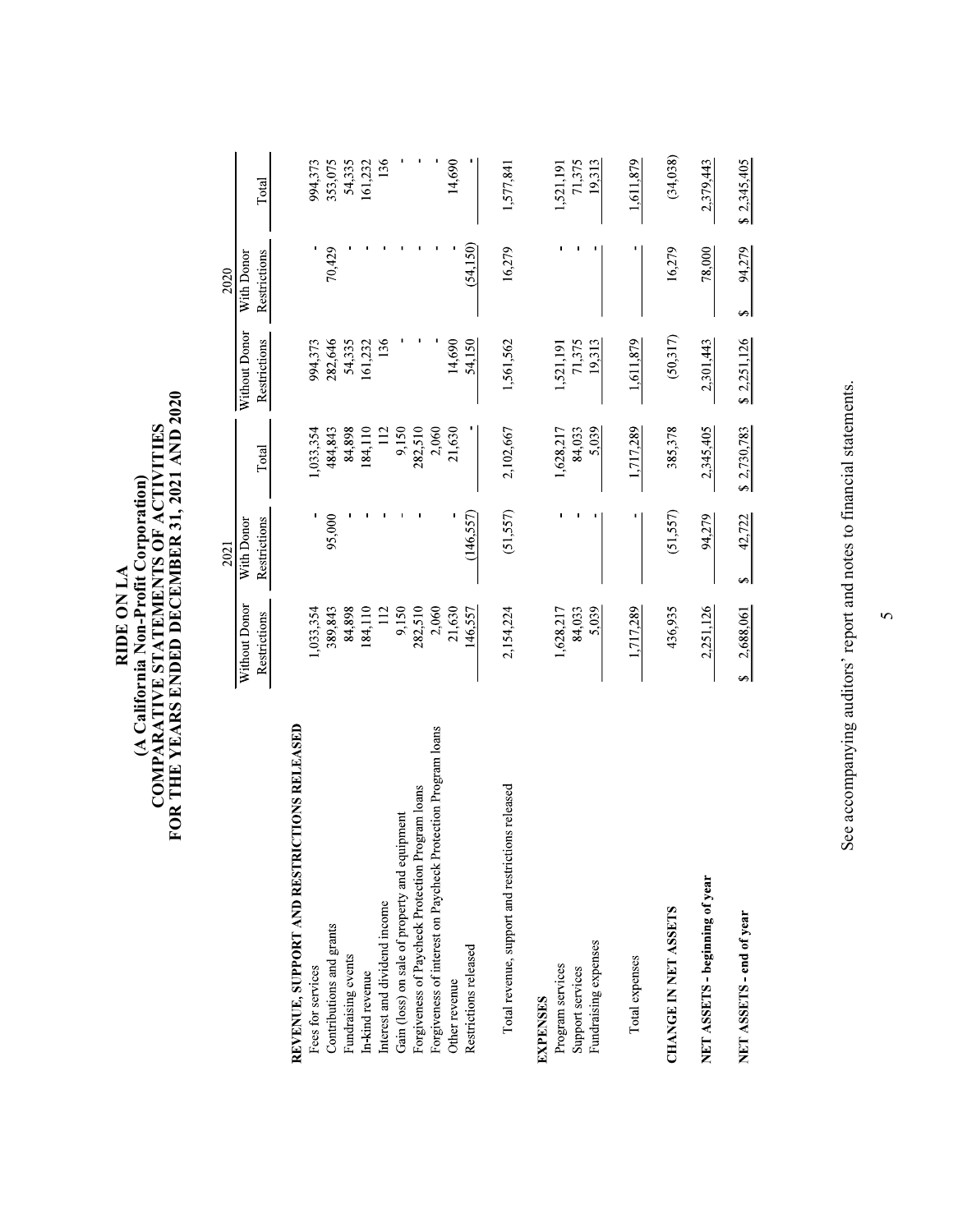|                                                 | Program<br>Services | Services<br>Support | raising<br>Fund | $2021$ Total<br>Expenses | Program<br>Services | Services<br>Support | raising<br>Fund- | 2020 Total<br>Expenses |
|-------------------------------------------------|---------------------|---------------------|-----------------|--------------------------|---------------------|---------------------|------------------|------------------------|
| <b>Expenses</b>                                 |                     |                     |                 |                          |                     |                     |                  |                        |
| Accounting                                      | 4,025<br>S          | 1,550<br>S          | s,              | 5,575<br>S               | 2,215<br>S          | 4,917<br>S          | ِص               | 7,132<br>÷,            |
| Auto                                            | 5,957               |                     |                 | 5,957                    | 1,974               |                     |                  | 1,974                  |
| Dues and fees                                   | 3,466               |                     |                 | 3,466                    | 3,380               |                     |                  | 3,380                  |
| Education and training                          | 2,435               |                     |                 | 2,435                    | 2,266               |                     |                  | 2,266                  |
| Equipment rental and maintenance                |                     |                     |                 |                          |                     |                     | 3,000            | 3,000                  |
| Feed                                            | 196,186             |                     |                 | 196,186                  | 213,781             |                     |                  | 213,781                |
| In-kind, professional services<br>Financial aid | 13,104<br>24,110    |                     |                 | 24,110<br>13,104         | 11,149<br>97,232    |                     |                  | 11,149<br>97,232       |
| In-kind, rent                                   | 160,000             |                     |                 | 160,000                  | 64,000              |                     |                  | 64,000                 |
| Insurance                                       | 30,752              |                     |                 | 30,752                   | 25,848              |                     |                  | 25,848                 |
| Interest                                        | 32,253              |                     |                 | 32,253                   | 32,825              |                     |                  | 32,825                 |
| Leased employees                                | 753,199             | 47,307              |                 | 800,506<br>87,649        | 636,324             | 41,349              | 12,899           |                        |
| Manure disposal                                 | 87,649              |                     |                 |                          | 97,798              |                     |                  | $690,572$<br>97,798    |
| Miscellaneous                                   |                     |                     | 672             | 672                      |                     | $\approx$           | 200              | 220                    |
| Office expense                                  | 7,511               | 31,273              |                 | 38,784                   | 29,479              | 21,695              |                  | 51,174                 |
| Outside services                                |                     |                     |                 |                          |                     |                     | 175              | 175                    |
| Postage                                         |                     | 718                 |                 | 718                      | 250                 | $\mathcal{L}$       |                  | 314                    |
| Printing                                        |                     |                     | 2,859           | 2,859                    |                     |                     | 3,039            | 3,039                  |
| Program development<br>Professional fees        | 6,475<br>175        |                     |                 | 6,475<br>175             | 593<br>4,913        |                     |                  | 4,913<br>593           |
| Provision for bad debt                          | 10,384              |                     |                 | 10,384                   | 2,912               |                     |                  | 2,912                  |
| Public relations                                | 2,435               |                     |                 | 2,435                    | 2,610               |                     |                  | 2,610                  |
| Recognition                                     | 2,186               |                     |                 | 2,186                    | 6,556               |                     |                  | 6,556                  |
| Rent                                            | 1,955               |                     |                 | 1,955                    | 22,780              |                     |                  | 22,780                 |
| Repairs and maintenance                         | 22,997              |                     |                 | 22,997                   | 12,950              |                     |                  | 12,950                 |
| Shoeing, tack and equipment                     | 25,760              |                     |                 | 25,760                   | 27,379              |                     |                  | 27,379<br>29,341       |
| Supplies                                        | 32,157              | 1,748               | 1,508           | 35,413                   | 27,595              | 1,746               |                  |                        |
| Taxes                                           | 438                 |                     |                 | 438                      | 1,303               |                     |                  | 1,303                  |
| Telephone                                       | 4,224               | 1,437               |                 | 5,661                    | 3,059               | 1,584               |                  | 4,643                  |
| Utilities                                       | 70,525              |                     |                 | 70,525                   | 79,375              |                     |                  | 79,375                 |
| Veterinary expense                              | 9,193               |                     |                 | 9,193                    | 2,314               |                     |                  | 2,314                  |
| Volunteer expense                               | 882                 |                     |                 | 882                      | 2,237               |                     |                  | 2,237                  |
|                                                 | 1,510,433           | 84,033              | 5,039           | 1,599,505                | 1,415,097           | 71,375              | 19,313           | 1,505,785              |
| Depreciation and amortization                   | 117,784             |                     |                 | 117,784                  | 106,094             |                     |                  | 106,094                |
| <b>Total Expenses</b>                           | \$1,628,217         | 84,033<br>s         | 5,039<br>ا⇔     | \$1,717,289              | \$1,521,191         | 71,375<br>S,        | 19,313<br>Ø      | \$1,611,879            |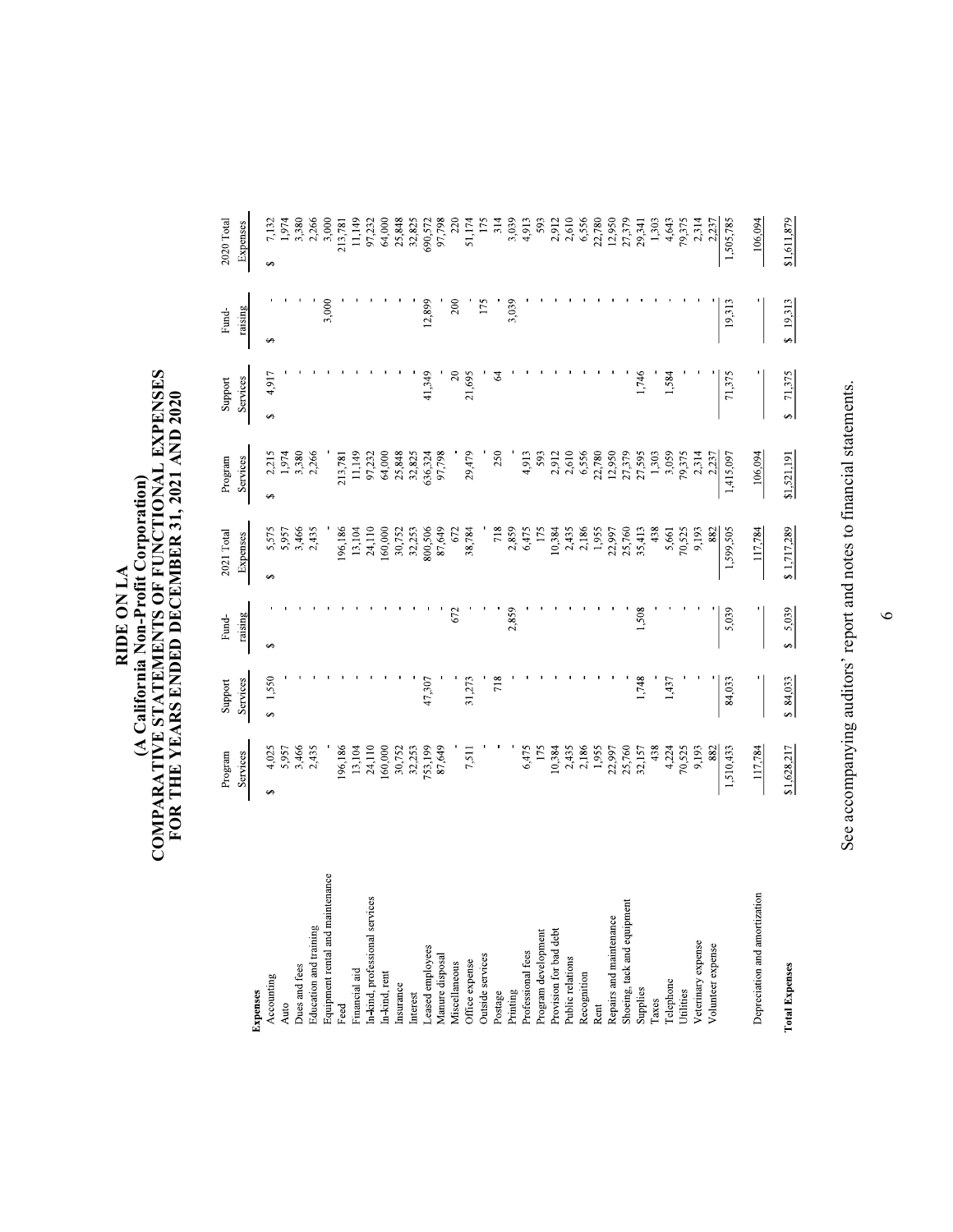## RIDE ON LA (A California Non-Profit Corporation) STATEMENT OF CASH FLOWS FOR THE YEAR ENDED DECEMBER 31, 2021 (WITH COMPARATIVE TOTALS FOR 2020)

|                                                                  | 2021          | 2020          |
|------------------------------------------------------------------|---------------|---------------|
| <b>CASH FLOWS FROM OPERATING ACTIVITIES:</b>                     |               |               |
| Change in net assets                                             | 385,378       | S<br>(34,038) |
| Adjustments to reconcile change in net assets to net             |               |               |
| cash provided (used) by operating activities                     |               |               |
| Depreciation                                                     | 117,784       | 106,094       |
| Forgiveness of Paycheck Protection Program loan                  | (282,510)     |               |
| Provision for bad debt                                           | 10,384        | 2,912         |
| (Gain) loss on sale of property and equipment                    | (9,150)       |               |
| Grants and fees receivable, net of allowance                     | 47,581        | (29,030)      |
| Promises to give, net of allowance                               | (110)         | 1,000         |
| Deposits and prepaid expenses                                    | 1,220         |               |
| Increase (decrease) in:                                          |               |               |
| Accounts payable and accrued expenses                            | 11,702        | (5,776)       |
| Accrued payroll and related liabilities                          | (3,769)       | (13,940)      |
| Deferred revenue                                                 | 8,462         | 322           |
| Total adjustments                                                | (98, 406)     | 61,582        |
| Net Cash Provided (Used) by Operating Activities                 | 286,972       | 27,544        |
| <b>CASH FLOWS FROM INVESTING ACTIVITIES:</b>                     |               |               |
| Payments related to the acquisition of property and equipment    | (263, 166)    | (170, 949)    |
| Net Cash Provided (Used) by Investing Activities                 | (263, 166)    | (170, 949)    |
| <b>CASH FLOWS FROM FINANCING ACTIVITIES:</b>                     |               |               |
| Contributions restricted for purchases of property and equipment | (134, 182)    |               |
| Proceeds from Kubota RTV loan                                    | 18,557        |               |
| Repayments of Kubota RTV loan                                    | (4,270)       |               |
| Principal repayments on mortgage payable                         | (26,698)      | (14,028)      |
| Proceeds from California Relief Fund                             | 25,000        |               |
| Proceeds from Paycheck Protection Program loan                   | 138,780       | 118,730       |
| Net Cash Provided (Used) by Financing Activities                 | 17,187        | 104,702       |
| NET INCREASE (DECREASE) IN CASH AND CASH EQUIVALENTS             | 40,993        | (38,703)      |
| CASH AND CASH EQUIVALENTS AT BEGINNING OF YEAR                   | 291,619       | 330,322       |
| CASH AND CASH EQUIVALENTS AT END OF YEAR                         | 332,612       | \$ 291,619    |
| <b>Non-cash activities disclosure:</b>                           |               |               |
| In-kind contributions                                            | 184,110       | 161,232       |
| Forgiveness of Paycheck Protection Program loans                 | 282,510<br>\$ | \$            |
|                                                                  |               |               |
| Forgiveness of interest on Paycheck Protection Program loans     | 2,060<br>S    | \$            |
| Supplemental disclosure:                                         |               |               |
| Interest expense                                                 | \$<br>30,193  | \$<br>32,825  |

See accompanying auditors' report and notes to financial statements.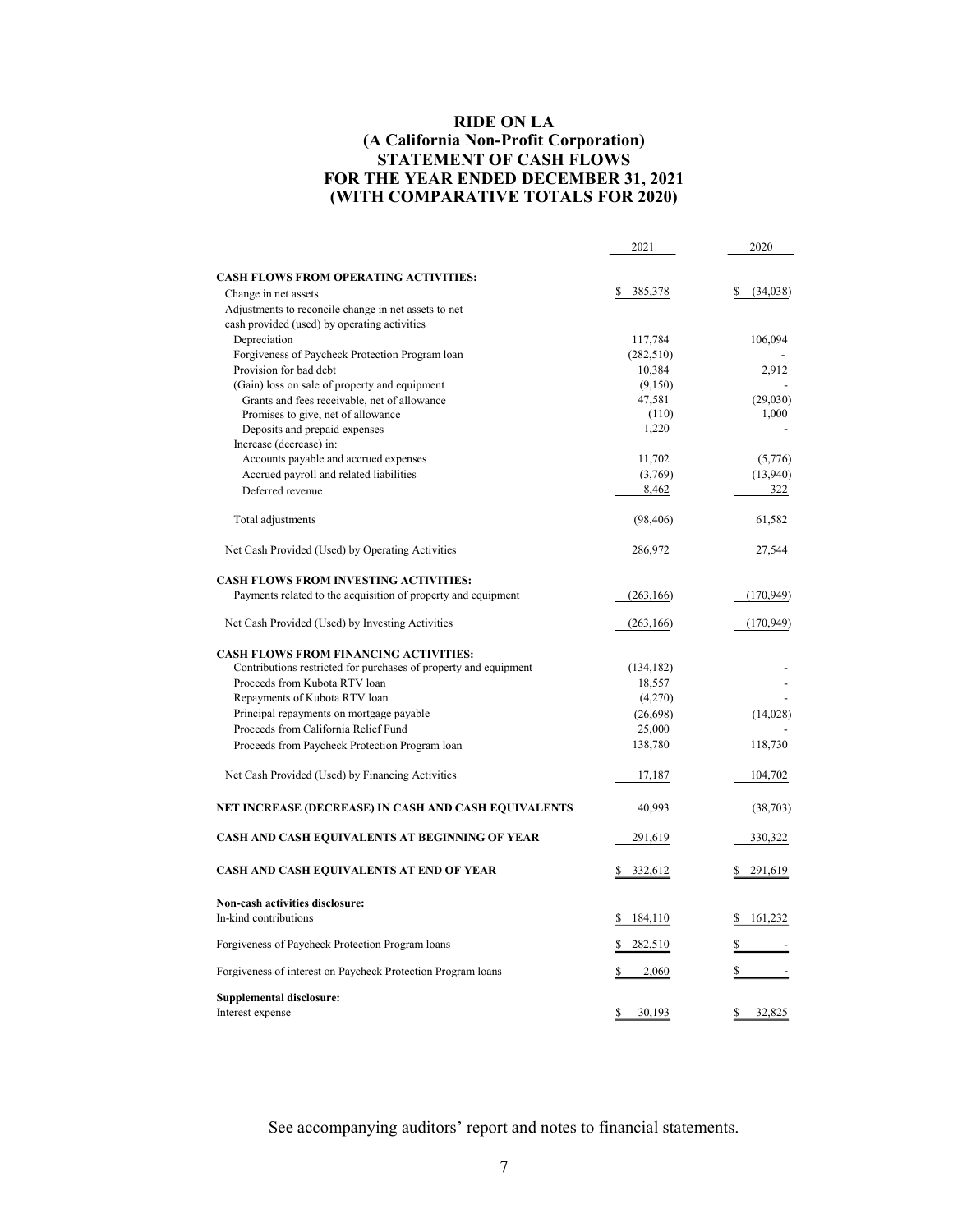# 1. ORGANIZATION

Ride On LA was founded in 1994 pursuant to the California Non Profit Public Benefit Corporation laws and conducts its activities exclusively for charitable and educational purposes within the meaning of Section  $501(c)(3)$  of the U.S. Internal Revenue Code of 1954 under which it is qualified as a tax-exempt organization.

Ride On LA was organized to primarily promote the welfare of at-risk youth and people with any type of physical, mental or cognitive disability by means of equine assisted activities and therapies, and by providing instruction and education for all in equestrian-related social, vocational and recreational activities.

Ride On LA's program serves approximately 250 riders each week at two ranches in Los Angeles and Ventura Counties. The program is nationally accredited by PATH International, and the teaching staff includes 8 certified instructors and 4 licensed therapists assisted by over 30 horses. Ride On LA remains the only nationally accredited program in Ventura County and the only such program which brings a Physical Therapist to a ranch to use the horses' movement to improve specific medical conditions. About half of the riders have physical disabilities and half are intellectually disabled; many have multiple handicaps requiring extensive staff and volunteer support. About seventy five percent of the riders are children. In its 28 year history, Ride On LA has given over 135,000 lessons and physical therapy treatments to children as young as 2 and adults over the age of 80.

In 2021 Ride On LA operates three facilities: one 3-acre facility in Chatsworth which it owns, and two park sites in Newbury Park comprising 33 acres operated in partnership with the Conejo Recreation and Park District. In March 2021 Ride On entered into a 40-year lease to operate the Rancho Potrero Community Equestrian Education Center which Ride On had been operating on an interim basis since August of 2019. RPCEC will provide equestrian programming which integrates services to the able-bodied and disabled communities in partnership with the CRPD, other nonprofits and educational institutions. Ride On's other facility in Newbury Park is now entering its  $21<sup>st</sup>$  year of operation under a similar 40-year CRPD lease.

In August 2020, Ride On formed Rancho Potrero Trail Rides, LLC (RPTR) as a wholly-owned subsidiary. The intent of RPTR is to promote access to and awareness of open space for individuals of all abilities by providing trail rides on horseback in the open space adjoining RPTR. This operation meets one of the requirements of the lease between Ride On and the CRPD. The purpose of forming a separate LLC is part of a strategy to segregate risk relating to trail rides from core Ride On LA operations. As part of an Operating Agreement, Ride On LA provided start-up equipment and funds to commence operation. RPTR repaid these start-up funds in the amount of \$66,346 over the course of 2021. As of December 31, 2021, RPTR recorded a net income of \$2,443.

During the year ended December 31, 2021, program operations of Ride On LA continued to recover from Covid-19 impacts. By year-end Ride On was operating at approximately 75% of pre-Covid service levels.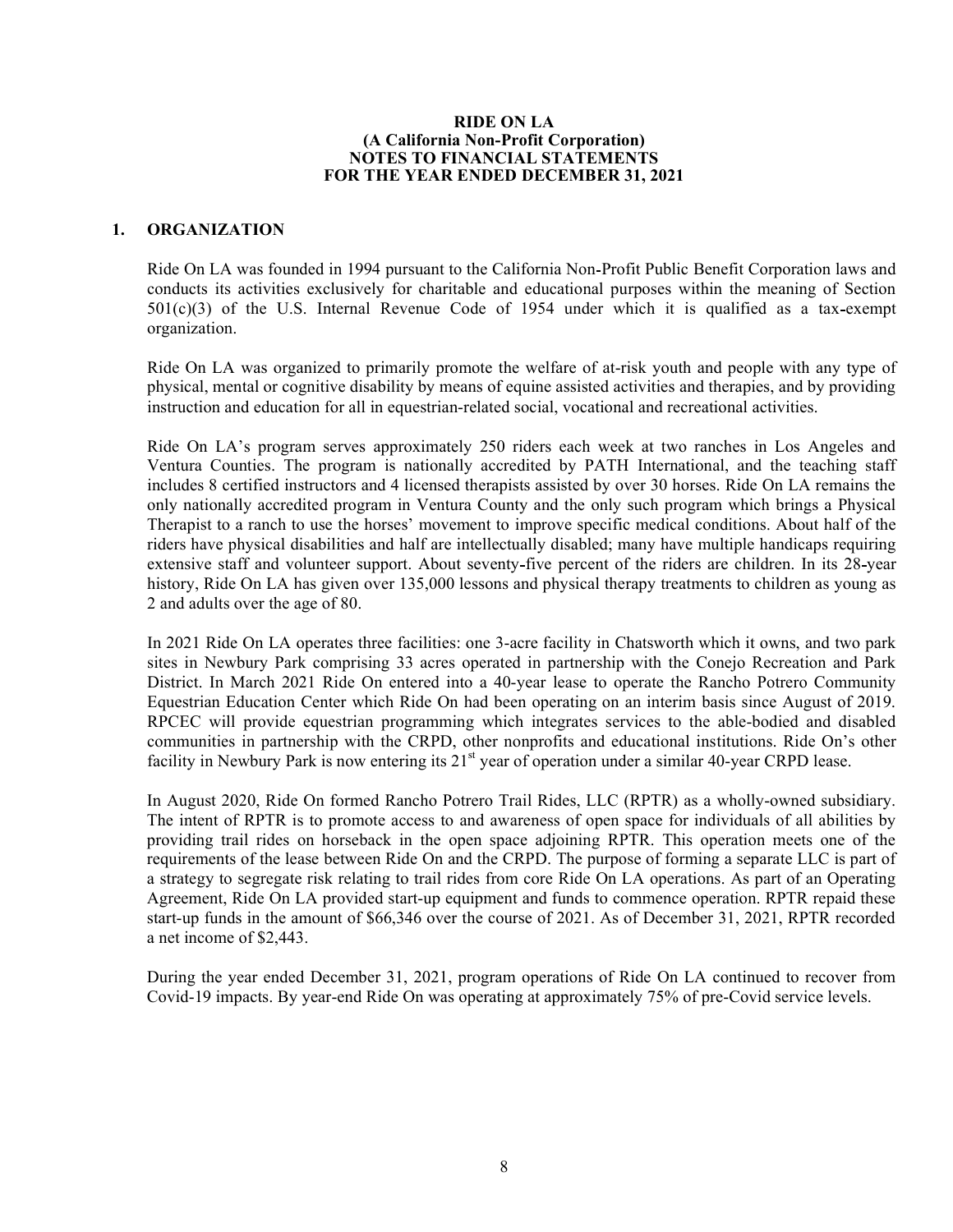#### 2. GRANTS AND FEES RECEIVABLE, NET OF ALLOWANCE

Grants and fees receivable at December 31, 2021 consist of the following:

|                                                    | Amount   |
|----------------------------------------------------|----------|
| Rancho Potrero Trail Rides, LLC                    | 12.749   |
| Fees and other receivables                         | 11,810   |
| Total receivables                                  | 24,559   |
| Less allowance for uncollectible receivable        | (11.723) |
| Net grant and fees receivable at December 31, 2021 |          |

Ride On LA completed construction of an Education and Therapy Building in June of 2016 partially funded by two grants from the City of Los Angeles. These grants provide for a right of recapture should Ride On LA cease to furnish continuous service for a 6-year period following completion of the related building project. The recapture right is evidenced by a secured promissory note, which was executed on September 16, 2015 and November 4, 2015. These notes, in the amounts of \$400,000 and \$250,000 respectively, will be reduced over a six year period as Ride On LA delivers service as required under the terms of the grant from the City of Los Angeles. The \$650,000 promissory note will be reduced ratably each 26 calendar quarters beginning July 1, 2016. Each quarter Ride On LA submits documentation to the City satisfying its service payback requirement. Management estimates that Ride On LA's failure to meet the Service Payback provisions of the grant is remote. By December 31, 2021 Ride On LA had submitted 22 quarterly reports of the 26 required.

|                                          | Amount    |
|------------------------------------------|-----------|
| Note due City of Los Angeles             | 650,000   |
| Service Payback through 12/31/2021       | (550,000) |
| Balance Service Payback as of 12/31/2021 | 100,000   |

# 3. PROMISES TO GIVE, NET OF ALLOWANCE

Unconditional promises to give are measured as Level 1 inputs using market prices and are stated at fair value. Promises to give at December 31, 2021 are as follows:

|                                                         | Level 1 |
|---------------------------------------------------------|---------|
| Receivable in less than one year                        | 1.250   |
| Receivable in one to five years                         |         |
| Total unconditional promises to give                    | 1.250   |
| Less unamortized discount at 9%                         |         |
| Net unconditional promises to give at December 31, 2021 |         |

The promises to give were discounted, using an interest rate of 9%, to reflect net present value. The unamortized discount is based on a risk free rate and additional market risk factor.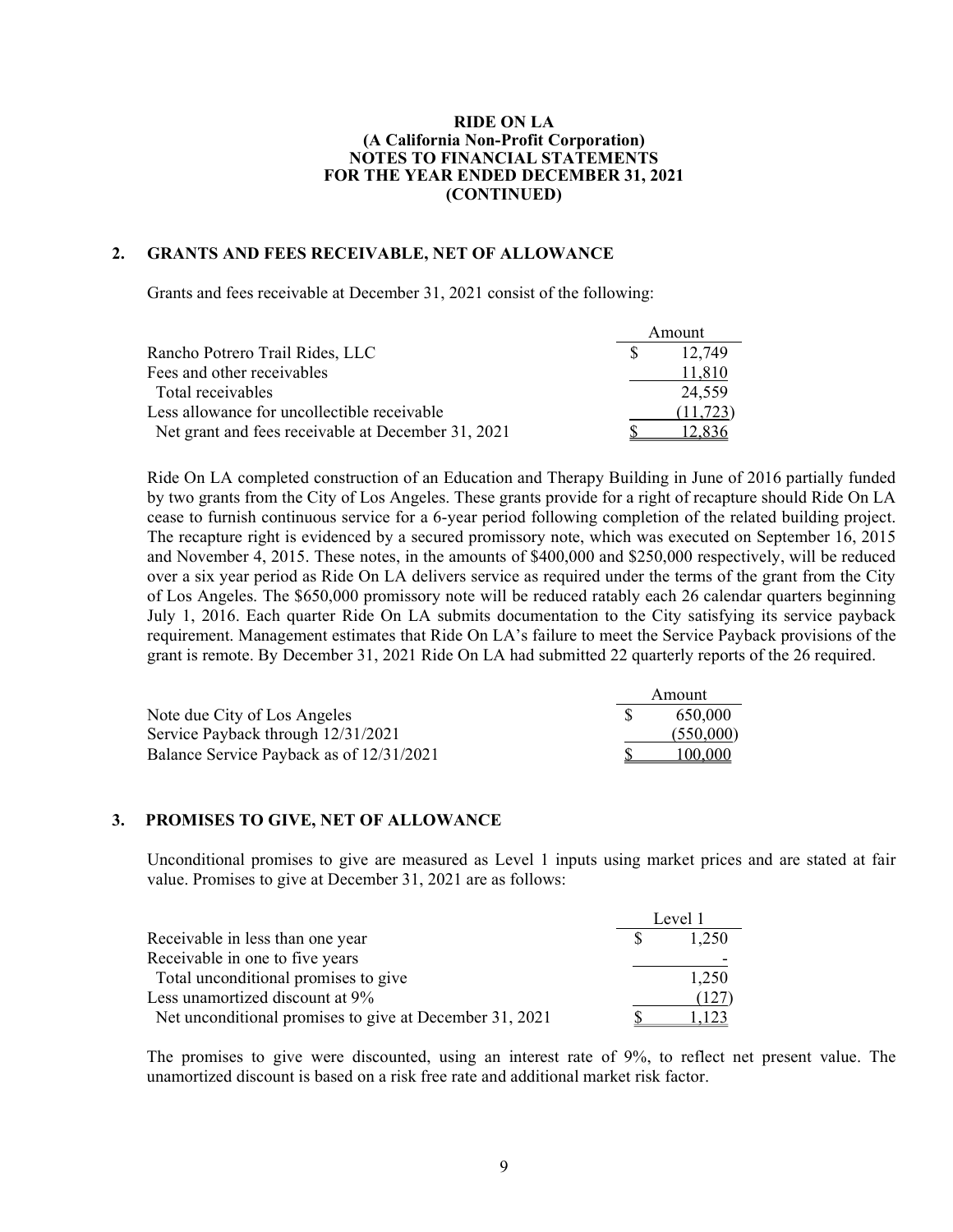# 4. PROPERTY AND EQUIPMENT, NET

Property and equipment consists of the following at December 31, 2021:

|                                   | Amount      |  |
|-----------------------------------|-------------|--|
| <b>Buildings</b>                  | 2,303,575   |  |
| Horses                            | 101,275     |  |
| Land                              | 859,661     |  |
| Leasehold Improvements            | 639,926     |  |
| Machinery and Equipment           | 580,824     |  |
|                                   | 4,485,261   |  |
| <b>Accumulated Depreciation</b>   | (1,409,624) |  |
| Total Property and Equipment, net | 3,075,637   |  |

Total depreciation expense for the year ended December 31, 2021 is \$117,784.

#### 5. DEFERRED REVENUE

During the year ended December 31, 2021 Ride On LA collected funds in the amount of \$27,971 for riding dues. The activity for the year ended December 31, 2021 for deferred revenue is as follows:

|                                        | Amount   |
|----------------------------------------|----------|
| Beginning balance at December 31, 2021 | 19,509   |
| <b>Additions</b>                       | 27.971   |
| <b>Reductions</b>                      | (19,509) |
| Ending balance at December 31, 2021    | 27.97    |

# 6. LOAN PAYABLE

 $\overline{a}$ 

In January 2021 Ride On LA purchased a utility vehicle for \$18,557 with a zero interest loan payable. The balance owed at December 31, 2021 was \$14,287. Minimum annual anticipated payments under the loan payable at December 31, 2021 are as follows:

| Year Ended December 31, | Amount |
|-------------------------|--------|
| 2022                    | 4,656  |
| 2023                    | 4,656  |
| 2024                    | 4,656  |
| 2025                    | 319    |
| Total                   |        |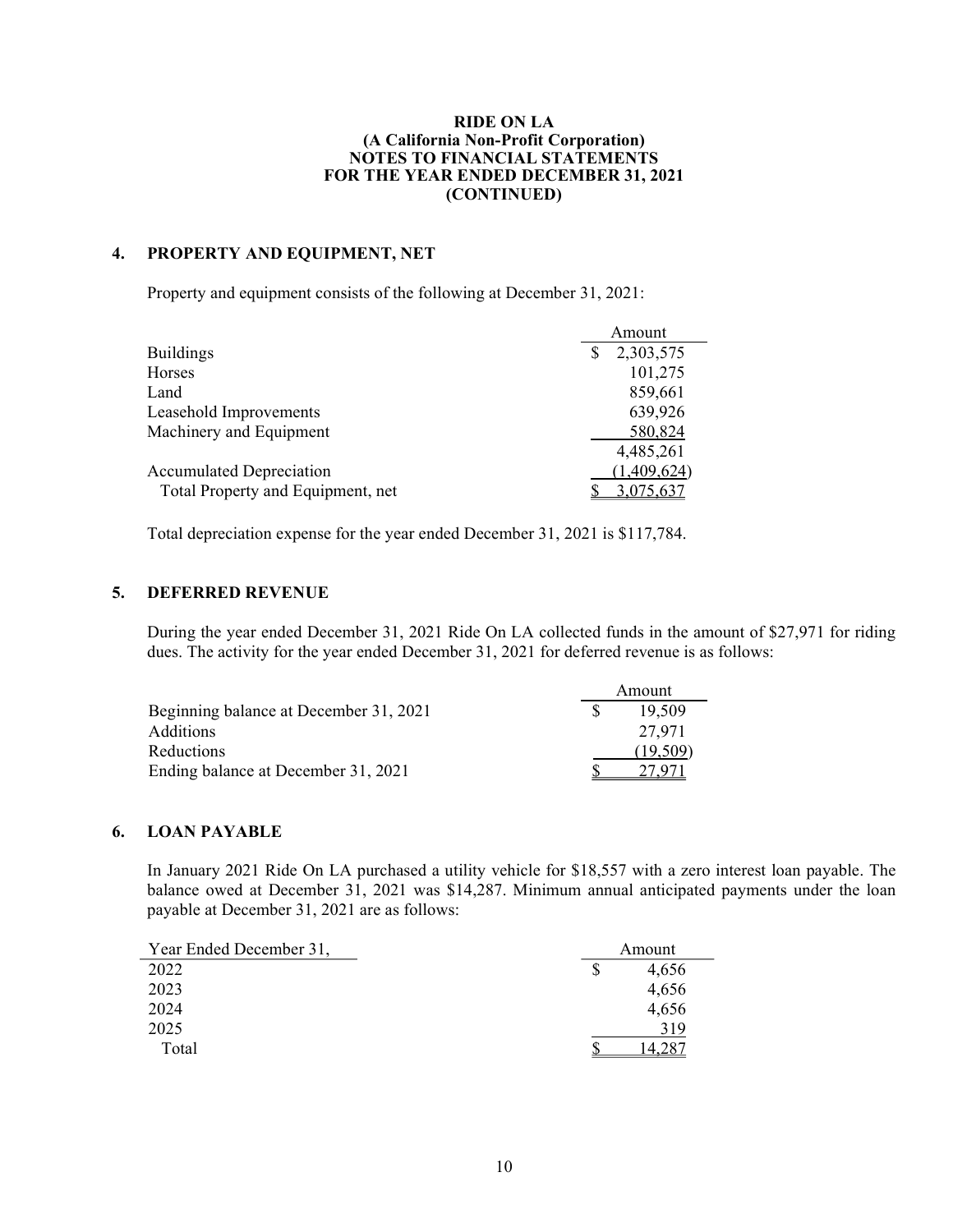# 7. MORTGAGE PAYABLE

In April 2008 Ride On LA purchased an operating facility in Chatsworth, California for \$1,113,001 and obtained a related mortgage of \$824,250. This mortgage was refinanced in August 2021 in the amount of \$605,678 with interest fixed at 3.9% and monthly payments of \$3,904 per month for a period of 7 years.

Interest costs incurred during the year end December 31, 2021 were \$30,193. The balance owed at December 31, 2021 was \$588,844.

Minimum annual anticipated principal payments under the mortgage payable at December 31, 2021 are as follows:

| Year Ended December 31, | Amount |         |
|-------------------------|--------|---------|
| 2022                    | \$     | 18,200  |
| 2023                    |        | 25,228  |
| 2024                    |        | 26,184  |
| 2025                    |        | 27,298  |
| 2026                    |        | 28,397  |
| Thereafter              |        | 463,537 |
| Total                   |        | 588,844 |

# 8. PAYCHECK PROTECTION PROGRAM LOANS

During the year ended December 31, 2020 Ride On LA received a Paycheck Protection Program (PPP) loan for \$118,730 to address the impact of the COVID-19 pandemic described in Note 13.

The PPP, which was established as part of the Coronavirus Aid, Relief and Economic Security Act ("CARES") Act"), provides for loans to qualifying organizations for amounts up to 2.5 times of the average monthly payroll expenses of the qualifying organization. The loan and accrued interest is forgivable after either eight weeks or twenty-four weeks as long as the borrower uses the loan proceeds for eligible purposes such as payroll, benefits, rent and utilities, and maintains its payroll levels.

In March of 2021, the entire loan balance from the first round of PPP funding, \$118,730, was forgiven.

On January 22, 2021 Ride On LA received a second round of funding from the PPP Loan program in the amount of \$138,730. The full amount of the second PPP loan was forgiven on October 18, 2021.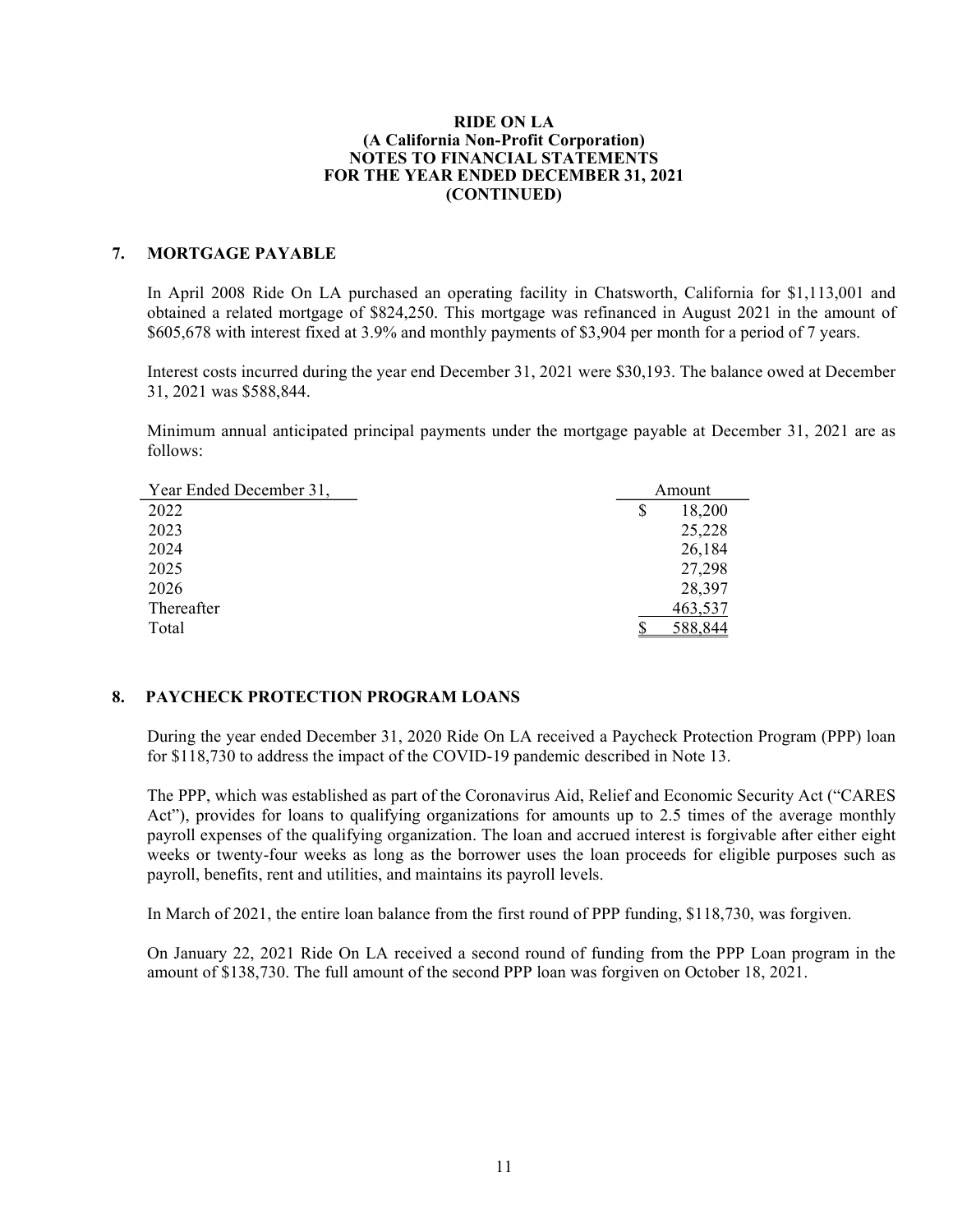# 9. SOURCES OF SUPPORT

Sources of contributions and grants received are as follows for the year ending December 31, 2021:

| Without donor restrictions:                         | Amount |         |
|-----------------------------------------------------|--------|---------|
| Corporations                                        | S      | 140     |
| Foundations                                         |        | 7,010   |
| Individuals                                         |        | 85,547  |
| Rancho Potrero                                      |        | 297,146 |
| Total sources of support without donor restrictions |        | 389,843 |
| With donor restrictions:                            |        |         |
| <b>Foundations</b>                                  |        | 95,000  |
| Total sources of support with donor restrictions    |        |         |

#### 10. FUNDRAISING EVENTS

Ride On LA conducted various special events and formalized its capital fundraising activities during the year. The revenue and expenses for these fund development activities for the year ended December 31, 2021 were as follows:

|                  | Revenue | <b>Expenses</b>          | Net Revenue |
|------------------|---------|--------------------------|-------------|
| Capital Campaign | 3.000   | $\overline{\phantom{0}}$ | 3,000       |
| Special Events   | 84.898  | 5.038                    | 79.860      |
| Total            | 87.898  | 5.038)                   | -860        |

#### 11. IN-KIND CONTRIBUTIONS

For the year ended December 31, 2021, Ride On LA recorded total in-kind contributions of \$184,110. Inkind contributions are recorded at their fair market value; at December 31, 2021 consist of the following:

|                                                     | Amount  |
|-----------------------------------------------------|---------|
| Legal Services                                      | 12,110  |
| Professional IT Services                            | 12,000  |
| Rent – CRPD Walnut Grove & RPCEC Equestrian Centers | 160,000 |
| Total In-Kind Contributions                         | 184.110 |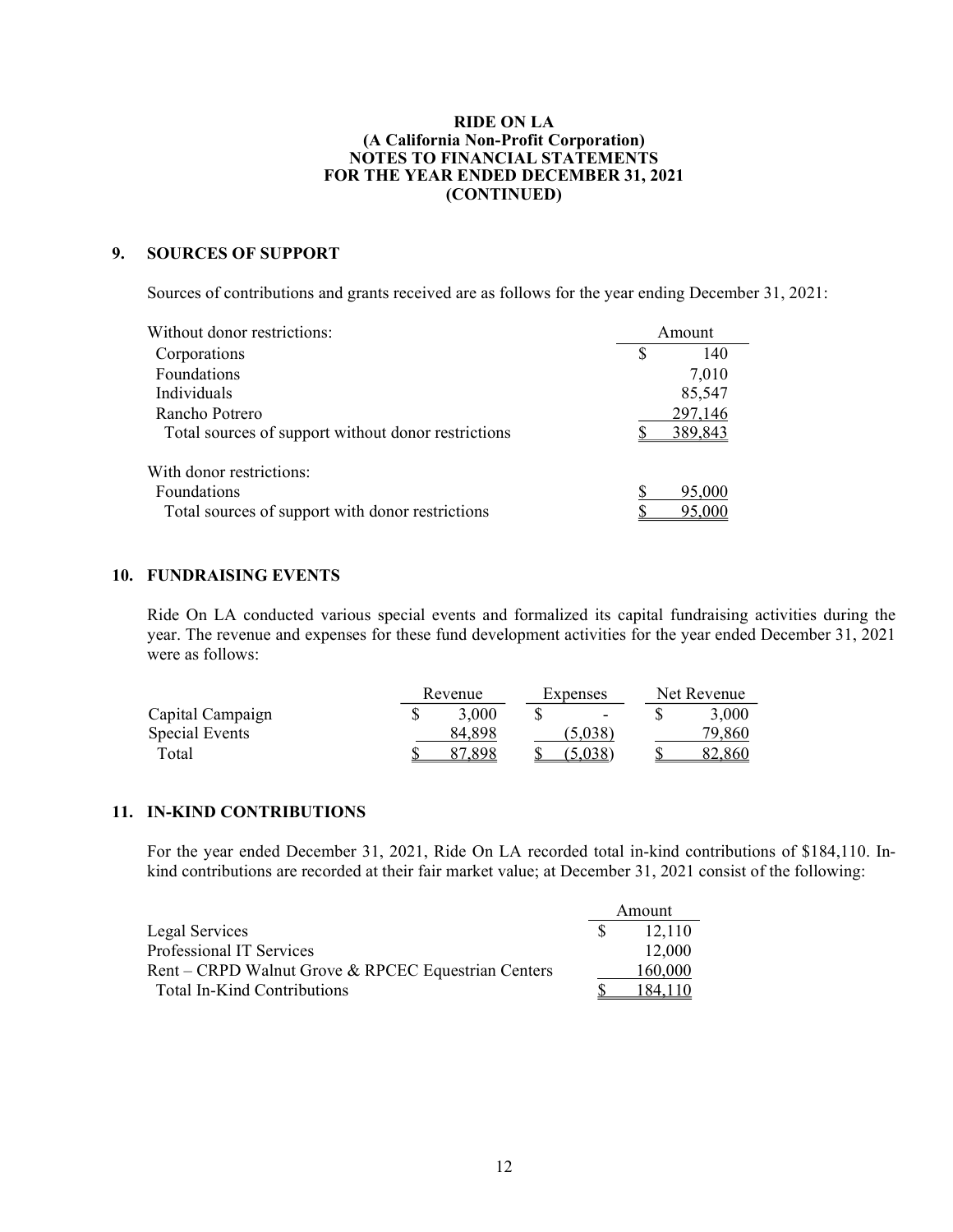# 12. NET ASSETS WITH DONOR RESTRICTIONS

Net assets with donor restrictions at December 31, 2021 consist of amounts restricted by donor-imposed stipulations, and are available for the following purposes:

|                                     | Balance at  |        |               | Balance at |
|-------------------------------------|-------------|--------|---------------|------------|
| <b>Funding Source</b>               | 12/31/20    | Income | Expenditures  | 12/31/21   |
| Capital Campaign                    | 9,000<br>\$ | \$     | \$<br>(9,000) | \$         |
| City of Thousand Oaks -             |             |        |               |            |
| Community endowment                 | 1,875       |        | (1,875)       |            |
| City of Thousand Oaks - Rancho      |             |        |               |            |
| Potrero                             | 51,179      |        | (51, 179)     |            |
| City of Thousand Oaks - SFEF        |             | 20,000 | ( – )         | 20,000     |
| Conejo Recreation and Park District | 27,225      | 50,000 | (74,003)      | 3,222      |
| County of Ventura                   | 4,000       |        | (2,000)       | 2,000      |
| Knistrom Foundation                 |             | 5,000  | (2,500)       | 2,500      |
| Livingston Memorial Foundation      | 1,000       |        | (1,000)       |            |
| <b>Sherwood Cares Foundation</b>    |             | 20,000 | (5,000)       | 15,000     |
| Total                               | 94,279      | 95,000 | 146,557       | 42,722     |

Expenditures of donor-restricted net assets during the year ended December 31, 2021 were:

| Grant                               | <b>Expense Purpose</b>                   |   | Amount         |
|-------------------------------------|------------------------------------------|---|----------------|
| Capital Campaign                    | Capital Purchase                         | S | 9,000          |
| City of Thousand Oaks               | Capital Improvements                     |   | 53,054         |
| Conejo Recreation and Park District | Capital Improvements                     |   | 74,003         |
| County of Ventura                   | Scholarships for Veterans                |   | 2,000          |
| Knistrom Foundation                 | Scholarships                             |   | 2,500          |
| Livingston Memorial Fdn             | Scholarships for Youth                   |   | 1,000          |
| <b>Sherwood Cares Foundation</b>    | Scholarships for Ventura County Children |   | 5,000          |
| <b>Total Expenditures</b>           |                                          |   | <u>146,557</u> |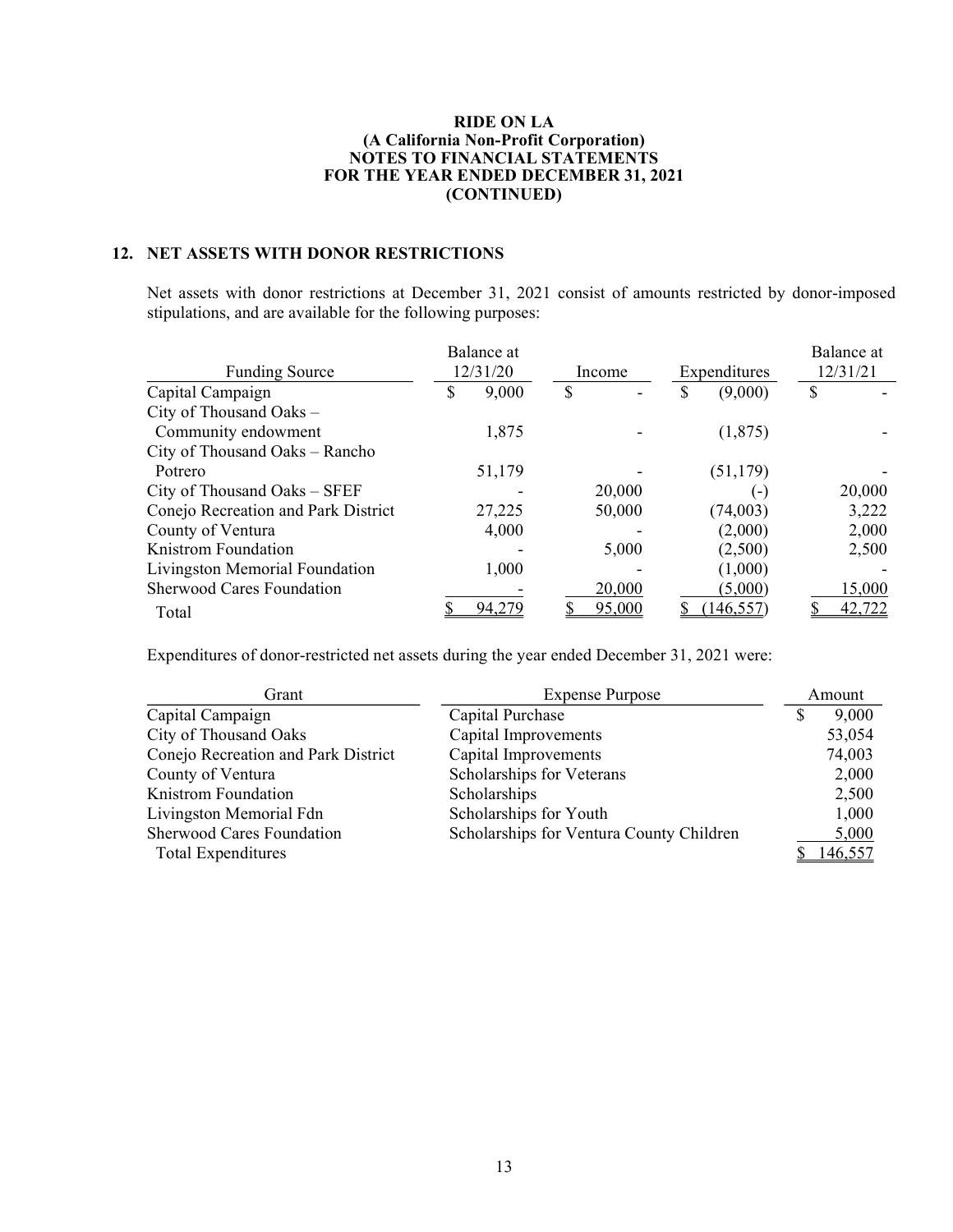# 13. COMMITMENTS

Ride On LA is obligated under one equipment, and two operating facility leases. The equipment lease for two copiers is for \$405 a month and will expire in March 2024. Ride On has two leases for park sites owned by the Conejo Recreation and Park District. The Walnut Grove Equestrian Center is a 13-acre site leased for \$40 per year for 40 years beginning in 2001. Management estimates the fair value of this contributed lease at \$64,000 annually. The Rancho Potrero Community Equestrian Center is a 20-acre facility also leased for \$40 per year for 40 years beginning in March of 2021, and is renewable annually. Management estimates the fair value of this contributed lease at \$160,000 annually.

Minimum annual anticipated payments under the facility leases are as follows:

| Year Ended December 31, | Amount |       |
|-------------------------|--------|-------|
| 2022                    |        | 80    |
| 2023                    |        | 80    |
| 2024                    |        | 80    |
| 2025                    |        | 80    |
| 2026                    |        | 80    |
| Thereafter              |        | 2,000 |
| Total                   |        | 2,400 |

Total rental expense, including in-kind, for the year ended December 31, 2021 was \$161,955. Total rental expense for equipment for the year ended December 31, 2021 was \$4,860 and is included in office expenses on the comparative statements of functional expenses.

# 14 CONTINGENCIES

#### Contracts and Grants

Costs recorded under public grants and contracts are subject to disallowance upon audits directed by funding agencies.

#### COVID-19

On March 11, 2020 the World Health Organization declared the novel strain of coronavirus (COVID-19) a global pandemic and recommended containment and mitigation measures worldwide. The ultimate financial impact and duration of these events cannot be reasonably estimated at this time.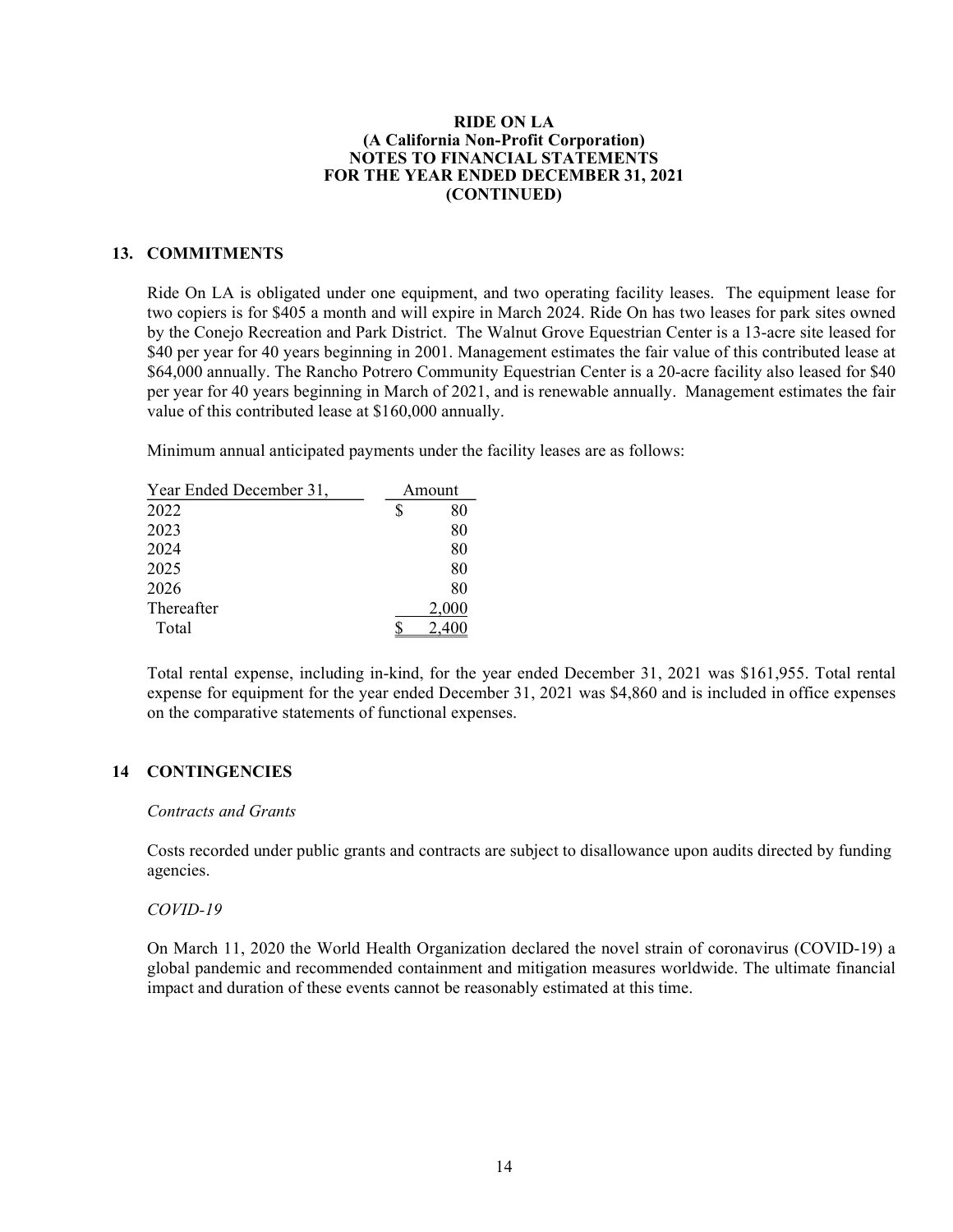#### 15. LIQUIDITY AND FUNDS AVAILABLE

The total financial assets held by Ride On LA at December 31, 2021 and the amount of those financial assets that could be made available for general expenditure within one year of the date of the statement of financial position are summarized in the following table:

|                                                           |   | December 31, 2021 |
|-----------------------------------------------------------|---|-------------------|
| Financial assets                                          |   |                   |
| Cash and cash equivalents                                 | S | 332,612           |
| Grants and fees receivable, net of allowance              |   | 12,836            |
| Promises to give, net of allowance                        |   | 1,123             |
| Total financial assets                                    |   | 346,571           |
| Less donor-imposed restrictions:                          |   |                   |
| Designated Funds                                          |   | (42,722)          |
| Financial assets available to meet cash needs for general |   |                   |
| expenditures within one year                              |   | 303.849           |

In addition to existing financial assets available to meet general expenditures within one year Ride On LA receives significant contributions restricted by donors, and considers contributions restricted for programs which are ongoing, major, and central to its annual operations to be available to meet cash needs for general expenditures. Ride On LA manages its liquidity and reserves following three guiding principles: Operating within a prudent range of financial soundness and stability, maintaining adequate liquid assets to fund nearterm operating needs, and maintaining sufficient reserves to provide reasonable assurance that long-term obligations will be discharged. Ride On LA has a liquidity policy to maintain current financial assets less current liabilities at a minimum of 60 days operating expenses and has a policy to target a year-end balance of reserves of unrestricted, undesignated net assets at 60 to 90 days of expected expenditures. To achieve these targets, the entity forecasts its future cash flows and monitors its liquidity quarterly, and monitors its reserves ring the year ended December 31, 2021 the level of liquidity and reserves was managed within the policy requirements.

#### 16. FINANCIAL AID

Ride On LA has adopted a policy of providing ridership services to certain designated individuals at no cost to them. The related billed receivables are forgiven, upon approval, and recognized as Financial Aid expense in the Statement of Functional Expenses. Beyond that, Ride On LA gave scholarships ranging from free lessons to ½ price for 806 lessons or treatments. Total estimated scholarship expense for the year ending December 31, 2021 is \$13,104.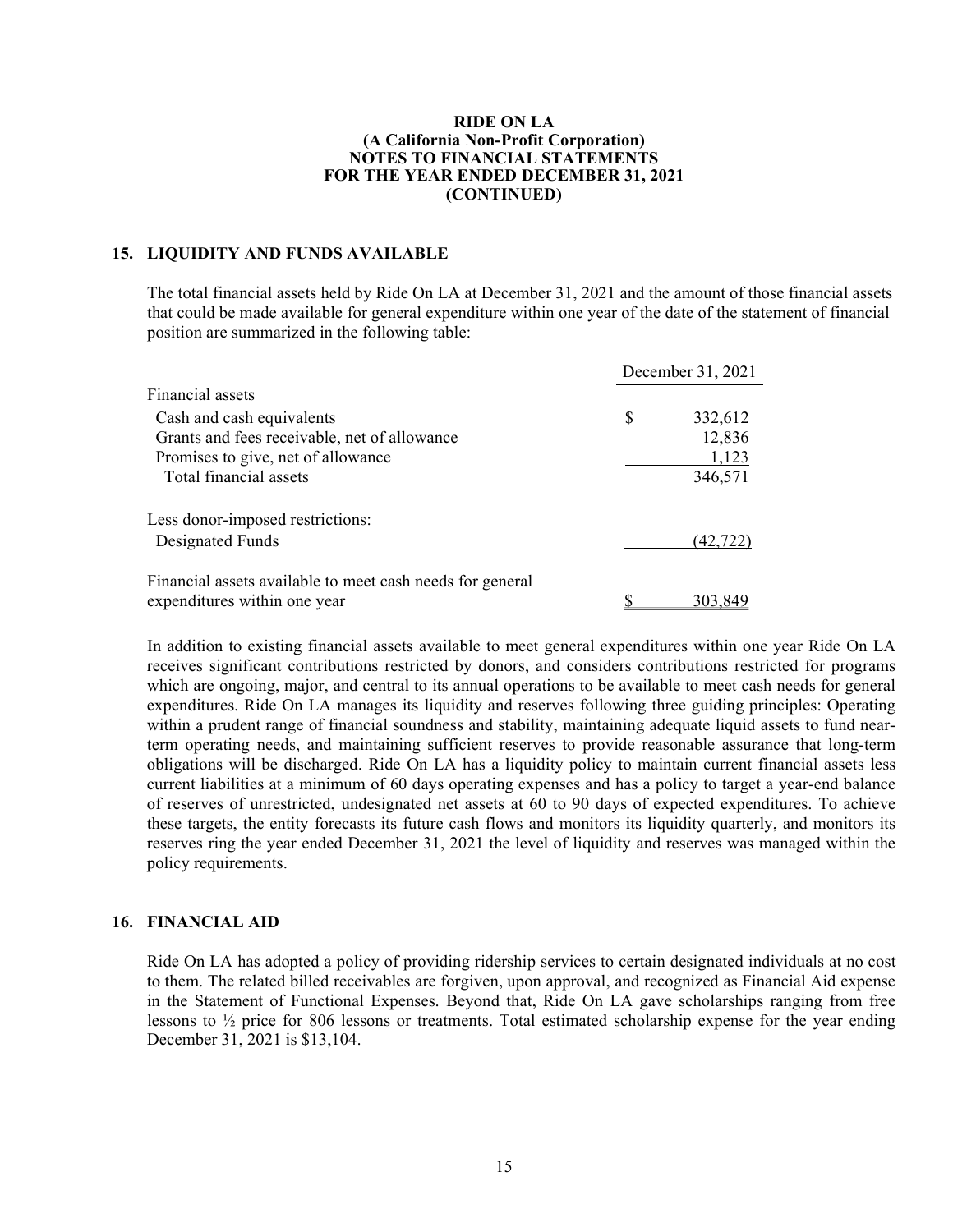#### 17. CONCENTRATION RISK

The majority of Ride On LA's contributions and grants are received from corporations, foundations, and individuals located in the greater Los Angeles metropolitan area and from agencies of the state of California. As such, Ride On LA's ability to generate resources via contributions and grants is dependent upon the economic health of that area and of the state of California. An economic downturn could cause a decrease in contributions and grants that coincides with an increase in demand for Ride On LA's services.

#### 18. SUBSEQUENT EVENTS

Ride On LA has evaluated events and transactions occurring subsequent to the statement of financial position date of December 31, 2021 for items that should potentially be recognized or disclosed in these financial statements. The evaluation was conducted through May 25, 2022, the date these financial statements were available to be issued. The following material events or transactions were noted to have occurred:

#### 19. SUMMARY OF SIGNIFICANT ACCOUNTING POLICIES

The financial statements of Ride On LA exclude the accounts of its wholly-owned subsidiary, Rancho Potrero Trail Rides, LLC and are intended only for the purposes of submission to the County of Los Angeles, and the City of Chatsworth, to meet government contracting requirements, requesting Grantors, banking institutions and those deemed necessary by the Board of Directors of Ride On LA.

Ride On LA prepares its financial statements in accordance with generally accepted accounting principles (GAAP) promulgated in the United States of America for. The significant accounting and reporting policies used by Ride On LA are described below to enhance the usefulness and understandability of the financial statements.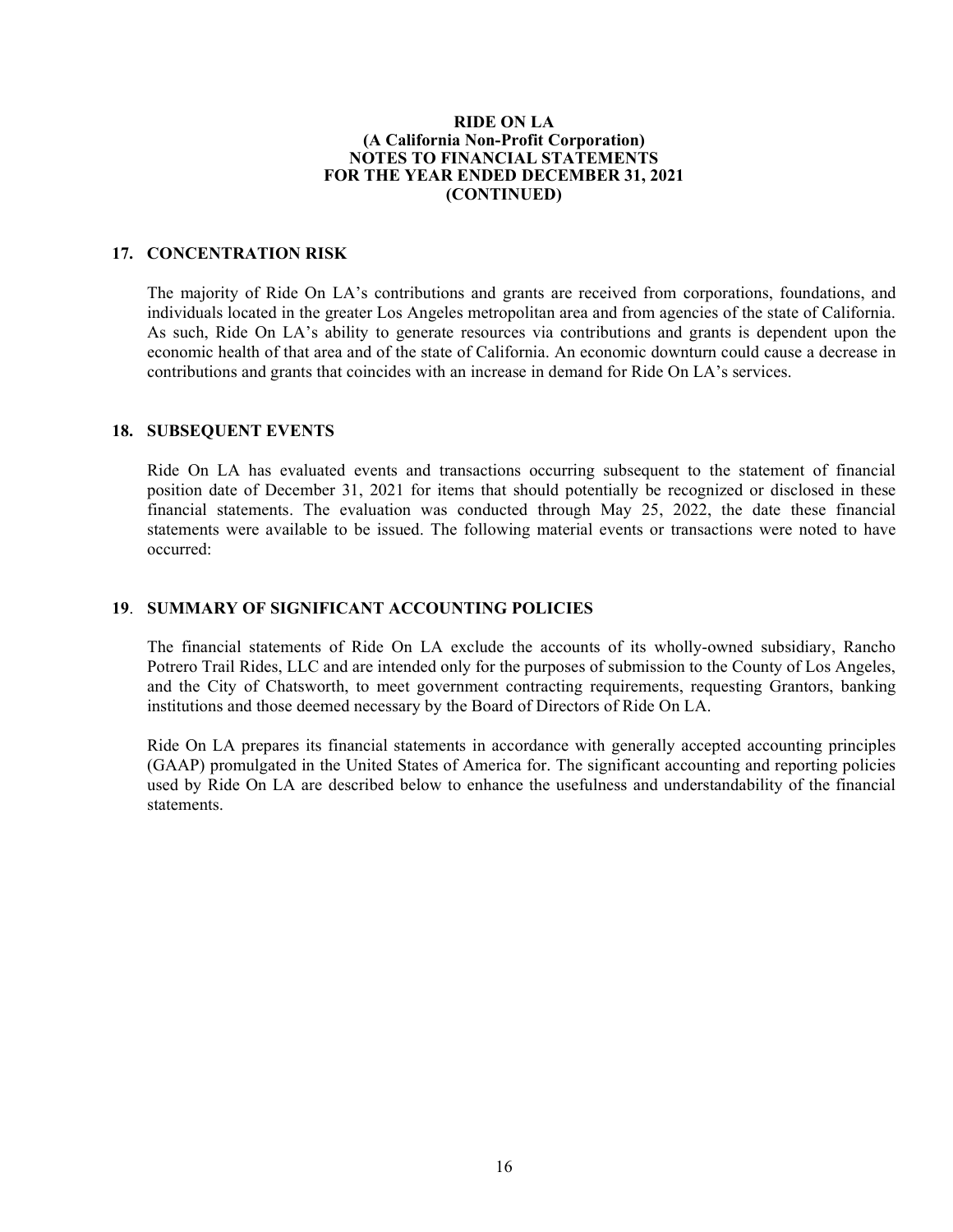# 19. SUMMARY OF SIGNIFICANT ACCOUNTING POLICIES - Continued

#### Net Assets

The financial statements report net assets and changes in net assets in two classes that are based upon the existence or absence of restrictions on use that are placed by its donors, as follows:

- Net assets without donor restrictions. Net assets without donor restrictions are resources available to support operations. The only limits on the use of net assets without donor restrictions are the broad limits resulting for the nature of the organization, the environment in which it operates, the purposes specified in its corporate documents and its application for tax-exempt status, and any limits resulting from contractual agreements with creditors and others that are entered into in the course of its operations.
- Net assets with donor restrictions. Net assets with donor restrictions are resources that are restricted by a donor for use for a particular purpose or in a particular future period. Ride On LA's unspent contributions are classified in this class if the donor limited their use. When a donor's restriction is satisfied, either by using the resources in the manner specified by the donor or by the passage of time, the expiration of the restriction is reported in the financial statements by reclassifying the net assets from net assets with donor restrictions to net assets without donor restrictions. Net assets restricted for acquisition of buildings or equipment (or less commonly, the contribution of those assets directly) are reported as net assets with donor restrictions until the specified asset is placed in service by Ride On LA, unless the donor provides more specific directions about the period of its use.

All revenues and net gains are reported as increases in net assets without donor restrictions in the statement of activities unless the use of the related resources is subject to net assets with donor restrictions. All expenses and net losses other than losses on endowment investments are reported as decreases in net assets without donor restrictions.

# Cash and Cash Equivalents

Cash and cash equivalents are short term, interest bearing, highly liquid investments with original maturities of three months or less, unless the investments are held for meeting restrictions of a capital or endowment nature. At year-end, and throughout the year, Ride On LA's cash balances, deposited in one bank, exceeded federally insured limits. Management believes Ride On LA is not exposed to any significant credit risk on cash and cash equivalents.

#### Grants and Fees Receivable, Net of Allowance

Receivables consist of grants from the City of Thousand Oaks, the Conejo Recreation and Park District, and fees receivable due from riding lessons. Any amount that is denied for reimbursement is written off when the Institute receives notification from the grantor agency. Management provides for probable uncollectible amounts through a provision for bad debt and an adjustment to a valuation allowance based on its assessment of the current status of individual accounts. As of December 31, 2021, Ride On LA has made a provision of \$11,723 for possible uncollectible or disallowed revenues.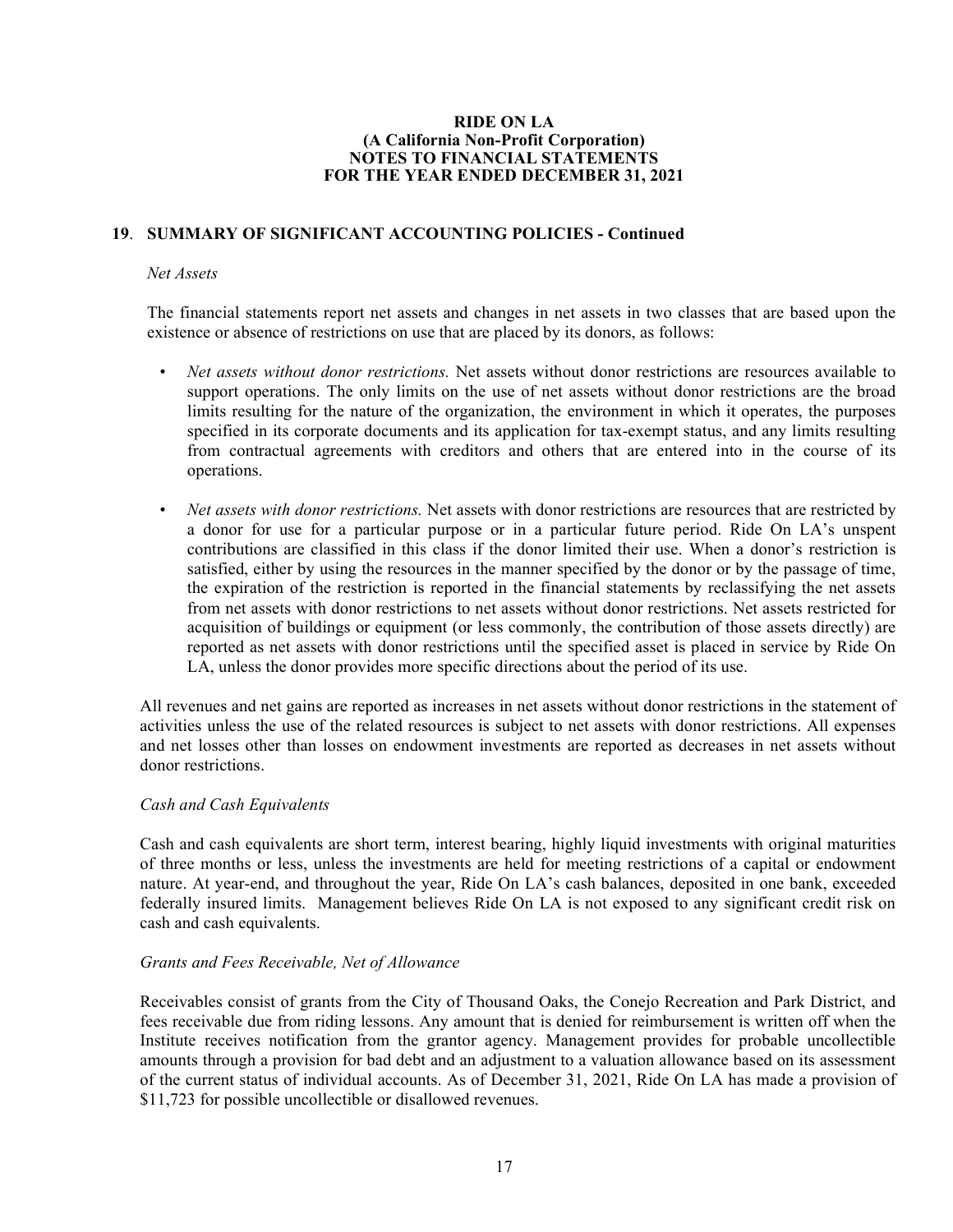#### 19. SUMMARY OF SIGNIFICANT ACCOUNTING POLICIES - Continued

#### Promises to Give, Net of Allowance

Promises to give were recognized at fair value of the promise. Management provides for probable uncollectible amounts through a provision for an adjustment to a valuation allowance based on its assessment of the current status of individual accounts. Balances that remain outstanding after management has used reasonable collection efforts are written off through a charge to the valuation allowance and a credit to accounts receivable.

#### Deposits and Prepaid Expenses

Prepaid deposits and other costs are expensed ratably over their respective terms of agreement.

#### Property and Equipment, Net

Land, buildings, building improvements, property, and equipment consist of the cost of fixed assets which are depreciated on the straight-line method over their estimated useful lives. Fully depreciated assets are retained in the accounts until their retirement. Purchases of small items are expensed as acquired. All land, buildings, and property are capitalized. Equipment with an estimated life that exceeds one year and with a cost greater than \$1,000 must be capitalized.

The estimated useful lives of the assets are as follows:

| <b>Buildings</b>        | $30$ to $39$ years |
|-------------------------|--------------------|
| <b>Horses</b>           | 5 to 10 years      |
| Leasehold improvements  | 15 years           |
| Machinery and equipment | 5 to 10 years      |

Property and equipment are reviewed for impairment when a significant change in the asset's use or another indicator of possible impairment is present. No impairment losses were recognized in the financial statements in the current period.

#### Vacation Policy

Accrued vacation benefits are accrued on a monthly basis. Full-time employees accrue vacation time based upon years of service to Ride On LA as follows:

| Years Employed | Annualized Accrual |
|----------------|--------------------|
| $0 - 5$ years  | Two Weeks          |
| $6 - 10$ years | Three Weeks        |
| $11+$ years    | <b>Four Weeks</b>  |

Unused vacation leave will be paid at the time of termination. Total accrued vacation at December 31, 2021, was \$20,510.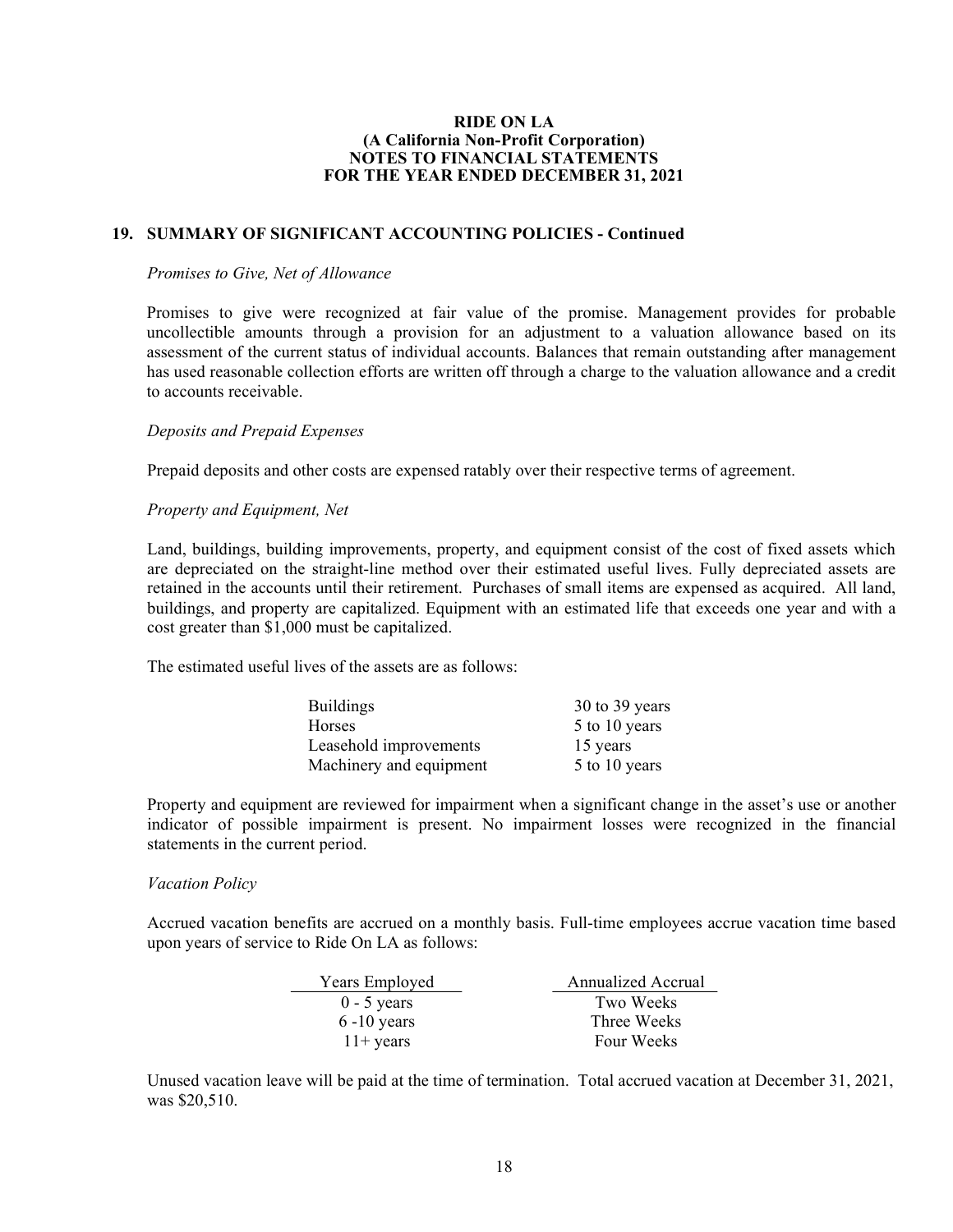# 19. SUMMARY OF SIGNIFICANT ACCOUNTING POLICIES - Continued

#### Deferred Revenue

Deferred revenue represents revenues collected but not earned as of December 31, 2021.

#### Accounting for Contributions

Contributions, including unconditional promises to give, are recognized when received. All contributions are reported as increases in net assets without donor restrictions unless use of the contributed assets is specifically restricted by the donor. Amounts received that are restricted by the donor to use in future periods or for specific purposes are reported as increases in net assets with donor restrictions, consistent with the nature of the restriction. Unconditional promises with payments due in future years have an implied restriction to be used in the year the payment is due, and therefore are reported as net assets with donor restrictions until the payment is due unless the contribution is clearly intended to support activities of the current fiscal year or is received with permanent donor restrictions. Conditional promises, such as matching grants, are not recognized until they become unconditional, that is, until all conditions on which they depend are substantially met.

## Contributed Goods and Services

Contributions of goods received that are measurable are recorded as revenue at their estimated fair value when received. Contributions of services are recognized if the services received meet any of these criteria: (1) if they create or enhance nonfinancial assets and (2) if they require specialized skills, are provided by individuals possessing those skills, and would typically need to be purchased if not provided by donation.

# Salaries, Related Expenses and Leased Employees

Since April 2006, salaries, payroll taxes and employee benefits are reported as Leased employees. Ride On LA's employees became leased employees to improve employee benefits, while reducing costs and administration. Total salaries, related expenses and leased employees were \$800,506 for the year ended December 31, 2021.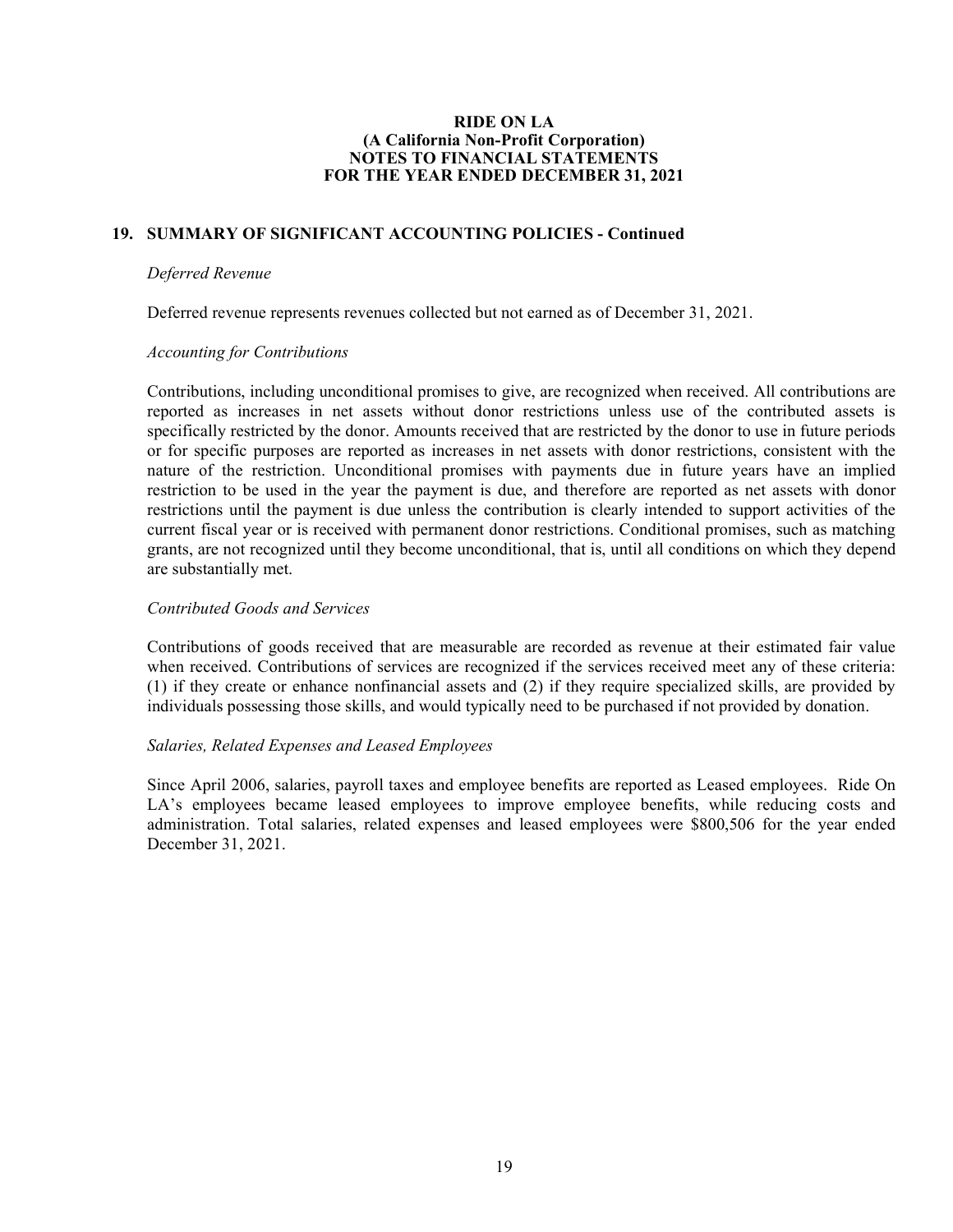#### 19. SUMMARY OF SIGNIFICANT ACCOUNTING POLICIES - Continued

#### Expense Recognition and Allocation

The cost of providing Ride On LA's programs and other activities is summarized on a functional basis in the comparative statement of activities and comparative statement of functional expenses. Expenses that can be identified with a specific program or support service are charged directly to that program or support service. Costs common to multiple functions have been allocated among the various functions benefited.

General and administrative expenses include those costs that are not directly identifiable with any specific program, but which provide for the overall support and direction of Ride On LA.

Fundraising costs are expensed as incurred, even though they may result in contributions received in future years. Ride On LA generally does not conduct its fundraising activities in conjunction with its other activities. In the few cases in which it does, such as when the annual report or donor acknowledgements contain requests for contributions, joint costs have been allocated between fundraising and management and general expenses in accordance with standards for accounting for costs of activities that include fundraising. Additionally, advertising costs are expensed as incurred.

#### Income Taxes

Ride On LA is exempt from Federal income taxes under Section  $501(c)(3)$  of the Internal Revenue Code and California income taxes under section 23701(d) of the California Revenue and Taxation Code. Ride On LA is also exempt from federal unemployment tax. The IRS classified the organization as one that is not a private foundation within the meaning of section 509(a) of the Code because it is an organization described in section(s)  $509(a)(1)$  and  $170(b)(1)(A)(vi)$ .

Ride On LA has adopted Financial Accounting Standards Board Accounting Standards Codification (ASC) Section 740-10, which clarifies the accounting for uncertainty in income taxes. ASC Section 740-10 prescribes a recognition threshold and measurement attribute for the financial statement recognition and measurement of a tax position taken or expected to be taken in a tax return. ASC Section 740-10 requires that an organization recognize in the financial statements the impact of the tax position if that position will more likely than not be sustained on audit, based on the technical merits of the position. As of and for the year ended December 31, 2021, Ride On LA had no material unrecognized tax benefits, tax penalties or interest.

Ride On LA's Forms 990, Return of Organization Exempt from Income Tax, for each of the tax years ended December 31; 2020, 2019, and 2018, are subject to examination by the IRS, generally for 3 years after they were filed.

Ride On LA's Forms 199, California Exempt Organization Return, for each of the tax years ended December 31; 2020, 2019, 2018, and 2017 are subject to examination by the Franchise Tax Board, generally for 4 years after they were filed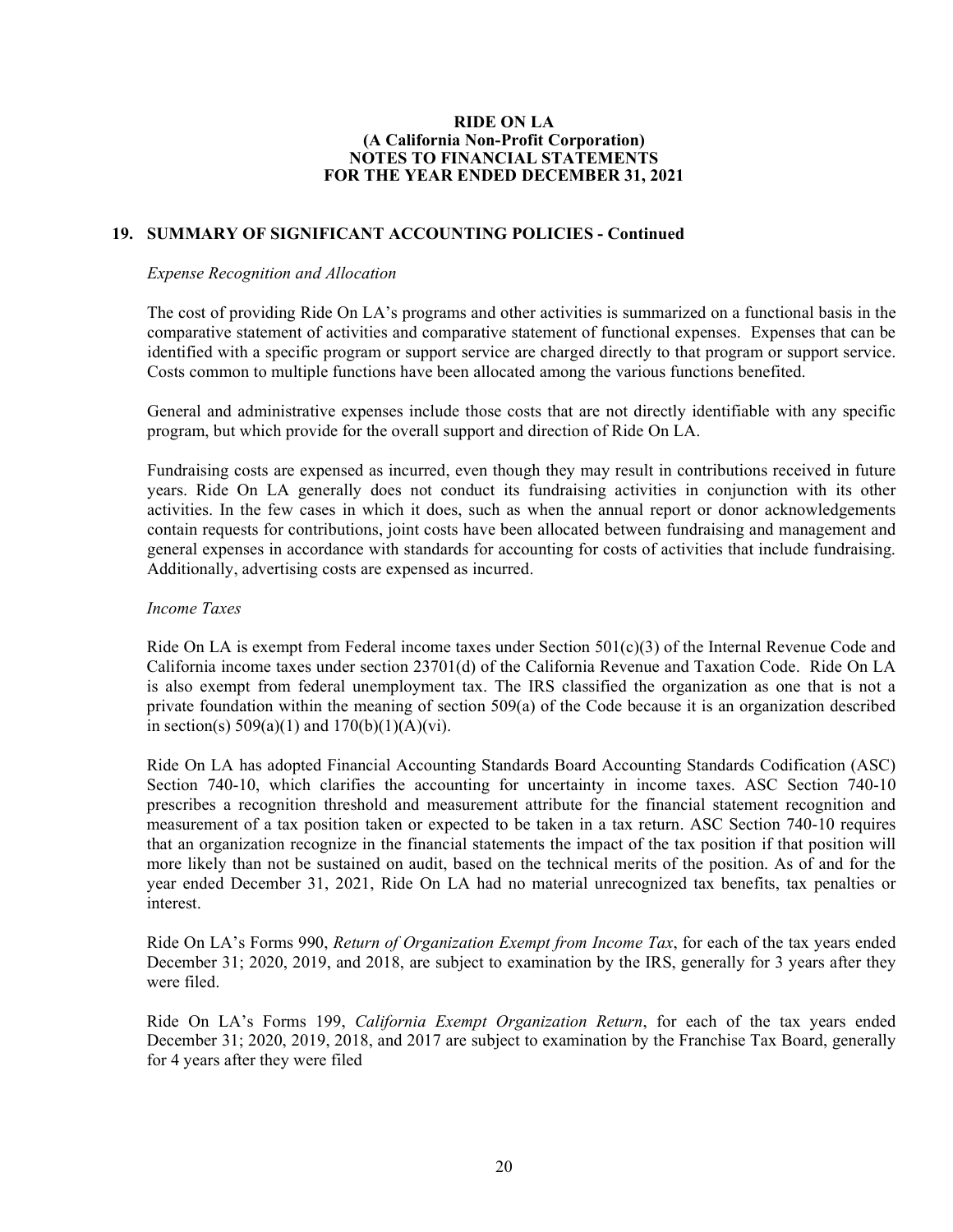# 19. SUMMARY OF SIGNIFICANT ACCOUNTING POLICIES - Continued

#### Use of Estimates

The preparation of financial statements requires management to make estimates and assumptions that affect the reported amounts of revenues and expenses during the reporting period and the reported amounts of assets and liabilities at the date of the financial statements. On an ongoing basis, Ride On LA's management evaluates the estimates and assumptions based upon historical experience and various other factors and circumstances. Ride On LA's management believes that the estimates and assumptions are reasonable in the circumstances; however, the actual results could differ from those estimates.

#### Reclassifications

Certain amounts in the 2020 comparative totals have been reclassified to conform with the 2021 reporting format.

#### Comparative Totals

The financial statements include certain prior-year summarized comparative information. Such information does not include sufficient detail to constitute a presentation in conformity with accounting principles generally accepted in the United States of America. Accordingly, such information should be read in conjunction with Ride On LA's financial statements for the year ended December 31, 2020, from which the summarized information was derived.